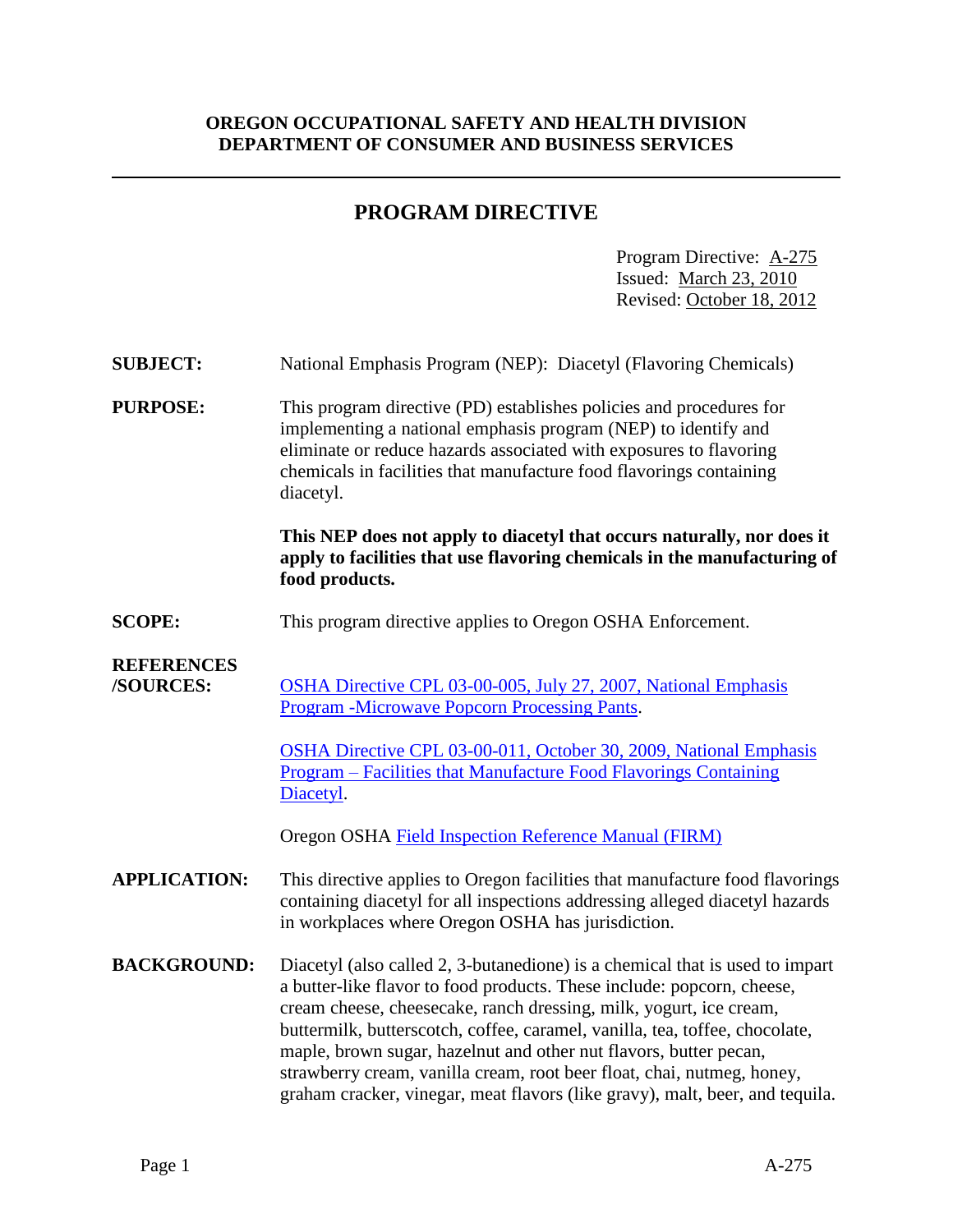Investigations evaluating lung disease used diacetyl as a marker of exposure. Animal studies of exposure to butter flavoring vapors, including diacetyl, have shown airway injury in rats after acute inhalation of these flavorings<sup>1,2</sup>. These studies demonstrated that butter flavoring vapors are capable of causing severe airway injury in laboratory animals, but the causal relationship between diacetyl exposure and development of bronchiolitis obliterans, a rare and severe lung disease, has not been firmly established. Research continues on diacetyl and other flavoring chemicals to evaluate the relationship of exposure to butter flavorings and adverse health effects, including lung disease.

1 [Fixed Obstructive Lung Disease in Workers at a Microwave Popcorn Factory ---](http://www.osha.gov/pls/oshaweb/owaredirect.html?p_url=http://www.cdc.gov/mmwr/preview/mmwrhtml/mm5116a2.htm) Missouri, [2000--2002.](http://www.osha.gov/pls/oshaweb/owaredirect.html?p_url=http://www.cdc.gov/mmwr/preview/mmwrhtml/mm5116a2.htm) Centers for Disease Control and Prevention (CDC), Morbidity and Mortality Weekly Report (MMWR) 51(16);345-7, (2002, April 26).

2 Hubbs A., et al. "Necrosis of Nasal and Airway Epithelium in Rats Inhaling Vapors of Artificial Butter Flavoring". *Toxicology and Applied Pharmacology* 185(2002): 128-135.

# **CRITERIA WARRANTING AN INSPECTION:**

A list of these facilities is posted on the Federal Directorate of Enforcement Programs (DEP) intranet web site for Federal OSHA and state-plan states.

This list is for internal scheduling purposes *only* and will not be released to the public.

Oregon OSHA plans to inspect the facilities in Oregon from this targeting list.

If the Compliance Safety/Health Officer (CSHO) determines during the opening conference that the employer does not manufacture food flavoring containing diacetyl, they will exit the facility without conducting an inspection.

### **PROCEDURES FOR AN INSPECTION:**

CSHOs will follow existing policies and procedures for assessing the following:

- Permissible Exposure Limits [\(OAR 437-002-0382\)](https://osha.oregon.gov/OSHARules/div2/div2Z-437-002-0382-air-cont.pdf)
- Respiratory Protection [\(1910.134](https://osha.oregon.gov/OSHARules/div2/div2I.pdf#1910-134) and [PD A-233\)](https://osha.oregon.gov/OSHARules/pd/pd-233.pdf)
- Personal Protective Equipment  $(437-002-0134$  and [PD A-211\)](https://osha.oregon.gov/OSHARules/pd/pd-211.pdf)
- Hazard Communication [\(1910.1200](https://osha.oregon.gov/OSHARules/div2/div2Z-1200-haz-com.pdf#0377) and [PD A-150\)](https://osha.oregon.gov/OSHARules/pd/pd-150.pdf)
- Exposure and Medical Records [\(1910.1020](https://osha.oregon.gov/OSHARules/div2/div2Z-1020-emp-expo-med-rec.pdf) and [PD A-266,](https://osha.oregon.gov/OSHARules/pd/pd-266.pdf) and [A-91](https://osha.oregon.gov/OSHARules/pd/pd-091.pdf)**)**
- Flammable and Combustible Liquids [\(1910.106](https://osha.oregon.gov/OSHARules/div2/div2H.pdf#page=41) and [PD A-17,](https://osha.oregon.gov/OSHARules/pd/pd-017.pdf) [A-108,](https://osha.oregon.gov/OSHARules/pd/pd-108.pdf) [A-48,](https://osha.oregon.gov/OSHARules/pd/pd-048.pdf) and [A-115\)](https://osha.oregon.gov/OSHARules/pd/pd-115.pdf)
- Confined Spaces  $(1910.164$  and [PD A-62\)](https://osha.oregon.gov/OSHARules/pd/pd-062.pdf)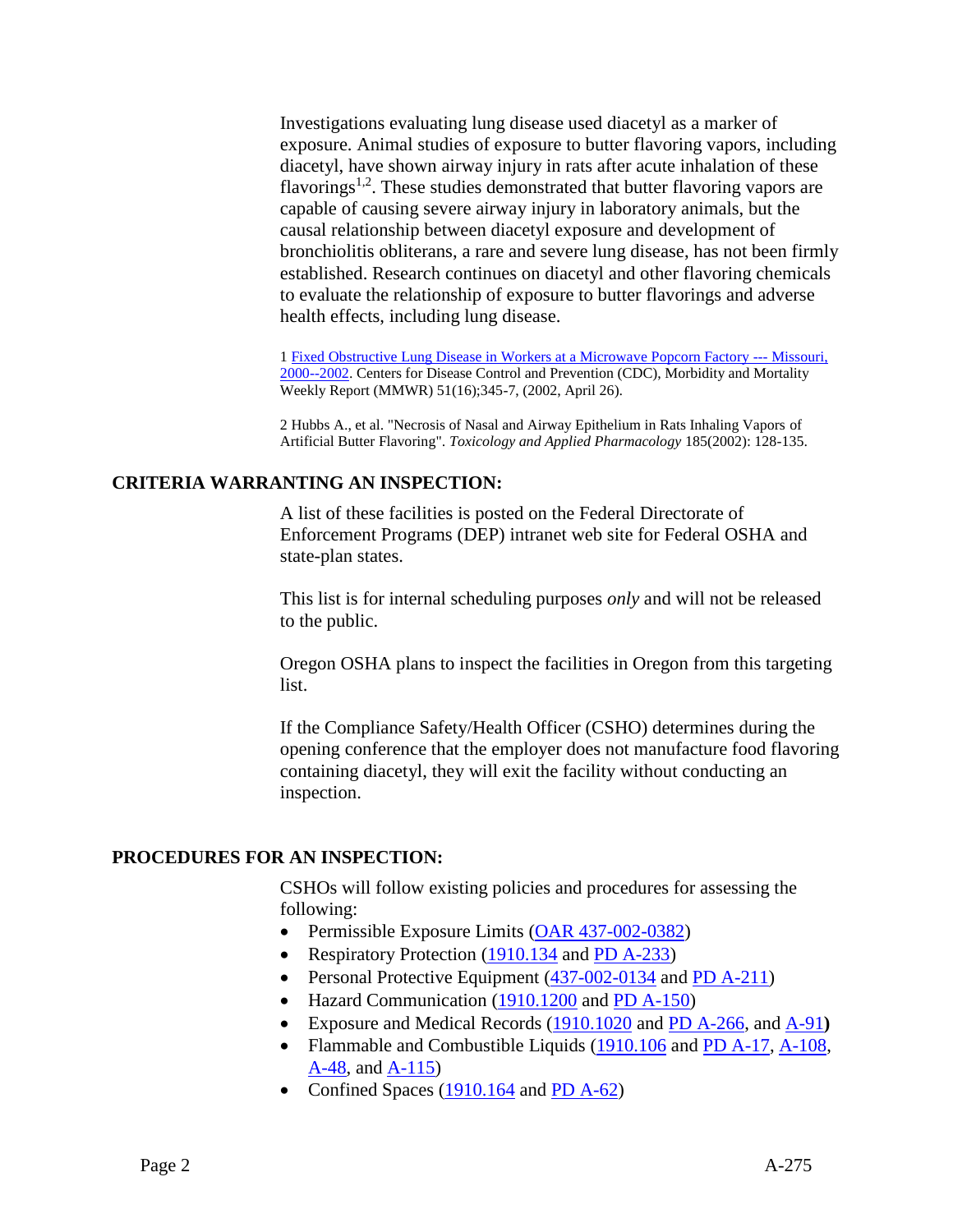- **TRAINING:** CSHOs will receive training on this directive, including appendices, and will follow the protective measures contained in all the appendices listed below.
	- Appendix A: List of flavorings containing diacetyl
	- Appendix B: Guidelines for air sampling
	- Appendix C: Description of hazards at flavoring manufacturing workplaces
	- Appendix D: CSHO guidance for employee interviews
	- Appendix E: Recommended engineering and work practice controls
	- Appendix F: Safety  $&$  health precautions for compliance staff
	- Appendix G: Additional references

### **RECORDING IN IMIS:**

All inspections conducted under this NEP will be coded as "Health" inspections. Mark the OSHA-1 Forms as "programmed planned" in item 24, and the inspection category as "H" in item 21. In item 25d record the NEP code "FLAVRING." For all inspections completed under this directive use the NEP code "FLAVRING."

# **CANCELLATION:**

This directive is effective immediately and will remain in effect until cancelled or superseded.

**History:** Issued 3-23-2010 Revised 10-18-2012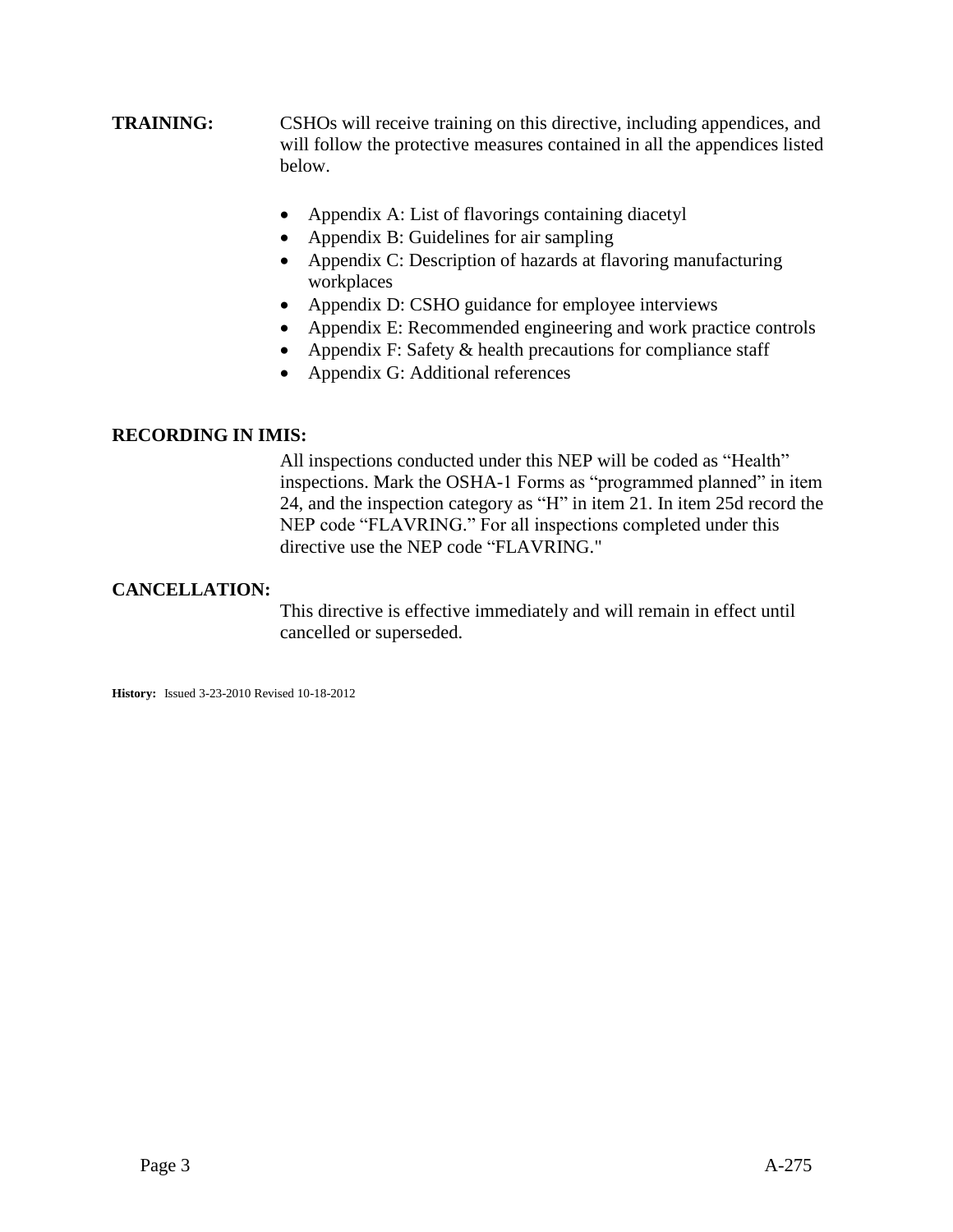# **APPENDIX A**

### **Flavorings that may contain diacetyl**

Diacetyl may be considered both a chemical, because it has uses other than as a flavoring, and a flavoring in its own right. Butter distillate and natural butter distillate are simply terms for concentrated, but not 100 percent, diacetyl.

Both natural and artificial flavorings, as the terms are defined by the Food and Drug Administration (FDA), are relevant to this NEP. Do not stop inquiries because the employer represents that their business manufactures only "natural flavorings." Natural flavoring may be just as hazardous as artificial flavorings; they are chemically identical.

Some foods, mainly dairy products, wine, and beer, all contain naturally-occurring diacetyl that is not added as a flavoring. This NEP does not cover the manufacturing of such food products.

| <b>Dairy Flavors</b>                            | <b>Hybrid Dairy Flavors</b><br>(contain a substantial dairy content) |  |  |  |  |
|-------------------------------------------------|----------------------------------------------------------------------|--|--|--|--|
| <b>Butter</b>                                   | Butter pecan                                                         |  |  |  |  |
| Cheese                                          | Strawberry cream                                                     |  |  |  |  |
| Cream cheese                                    | Vanilla cream                                                        |  |  |  |  |
| Cheesecake                                      | Any other crème flavor (or                                           |  |  |  |  |
| Ranch dressing                                  | "creamy" in the name)                                                |  |  |  |  |
| Milk                                            | Root beer float                                                      |  |  |  |  |
| Yogurt                                          | Chai                                                                 |  |  |  |  |
| Ice cream                                       |                                                                      |  |  |  |  |
| Egg                                             |                                                                      |  |  |  |  |
| Sour cream                                      |                                                                      |  |  |  |  |
| <b>Buttermilk</b>                               |                                                                      |  |  |  |  |
| Mayonnaise                                      |                                                                      |  |  |  |  |
| Starter cistillate or Butter starter distillate |                                                                      |  |  |  |  |
| "Brown" Flavors                                 | <b>Other Flavors</b>                                                 |  |  |  |  |
| <b>Butterscotch</b>                             | Nutmeg                                                               |  |  |  |  |
| Coffee                                          | Honey                                                                |  |  |  |  |
| Caramel                                         | Graham cracker                                                       |  |  |  |  |
| Vanilla                                         | Vinegar                                                              |  |  |  |  |
| Tea                                             | Meat flavors (such as in gravy)                                      |  |  |  |  |
| Toffee                                          | Malt                                                                 |  |  |  |  |
| Chocolate (esp. milk chocolate)                 | Wine <sup>1</sup>                                                    |  |  |  |  |
| Cocoa butter                                    | Beer <sup>1</sup>                                                    |  |  |  |  |

### **The following table lists food flavorings that may contain diacetyl.**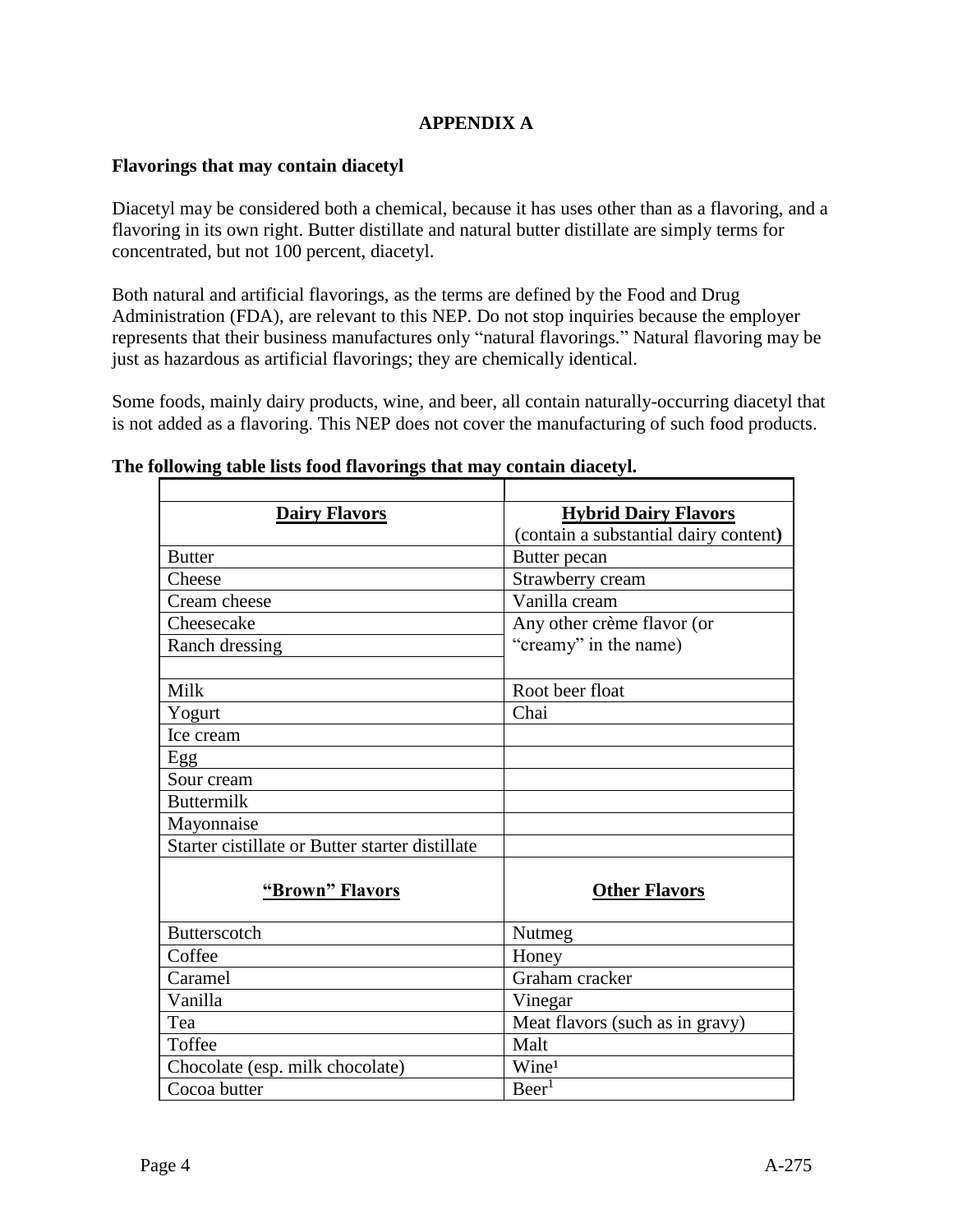| Cocoa                                        | Tequila |
|----------------------------------------------|---------|
| Maple                                        |         |
| Brown sugar                                  |         |
| Marshmallow                                  |         |
| Hazelnut & Other nut flavors                 |         |
| Peanut butter                                |         |
| Praline                                      |         |
| Fruit flavors                                |         |
| Strawberry                                   |         |
| Cranberry                                    |         |
| Raspberry                                    |         |
| Blackberry                                   |         |
| Boysenberry or other berry flavors           |         |
| Nearly any other kind of fruit flavor (e.g., |         |
| banana, apple, grape, pear)                  |         |
| Tomato                                       |         |
| Cider                                        |         |

<sup>1</sup> Note: This NEP does not target exposures to naturally-occurring diacetyl in beer and wine.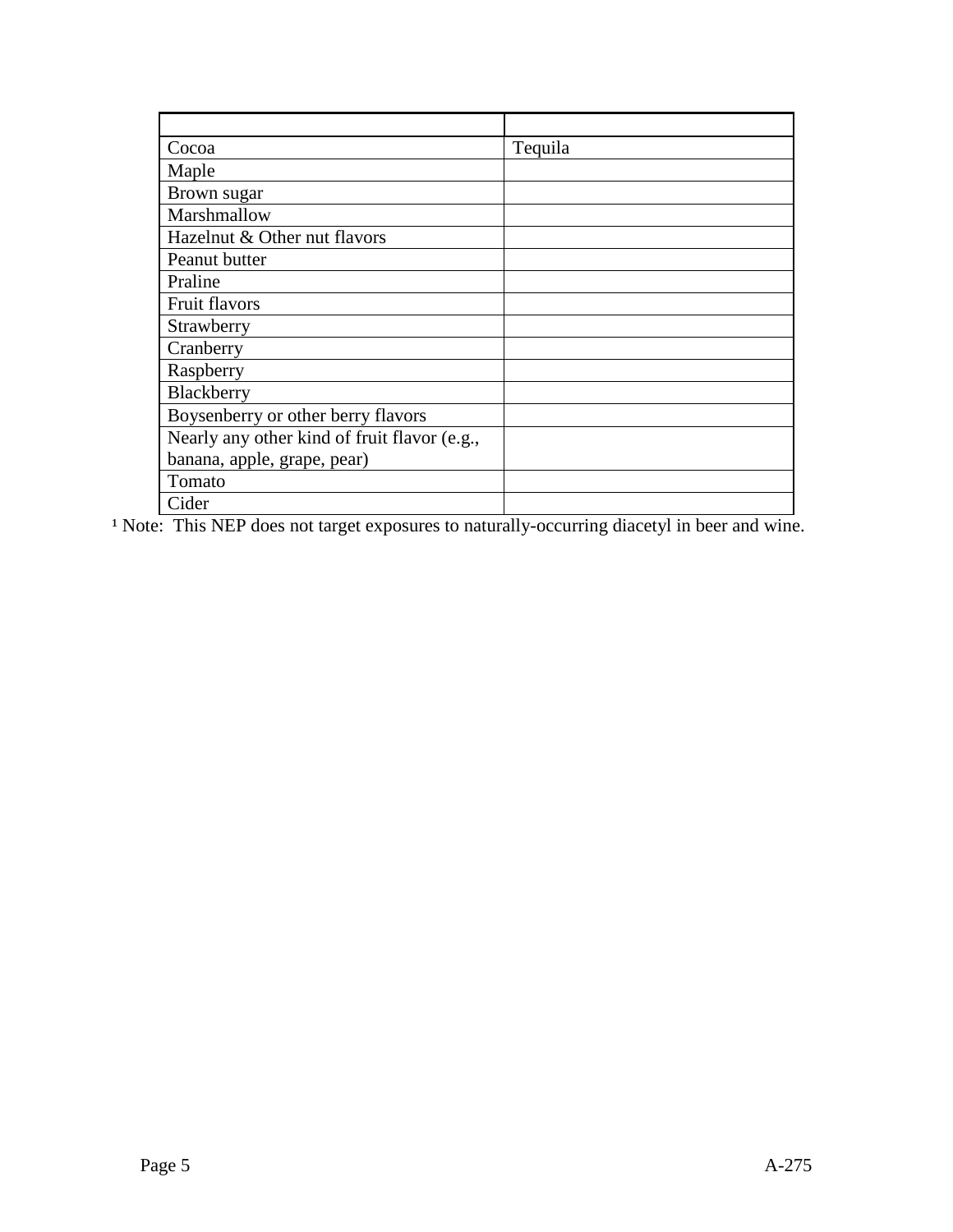### **APPENDIX B Guidelines for Air Sampling**

This appendix summarizes the procedures for obtaining air samples for diacetyl, acetoin, and other food flavoring chemicals. Air concentrations tend to be highest in flavor blending and during final flavoring packaging. Most often the facilities have an open process with large tanks of flavorings which can be supplied as powders, liquids, or pastes. The food flavorings are often weighed, measured, poured, and blended.

CSHOs should ensure that both full-shift personal monitoring and short-term personal monitoring, especially during pouring and blending, are conducted in the production room where flavoring tanks are located, as well as in the production line, quality control/assurance laboratories, and packaging areas. CSHOs should be aware that some employers may use powdered flavorings, which may become airborne. Therefore, CSHOs should be prepared to conduct both total and respirable dust sampling when necessary. Particulate not otherwise regulated (PNOR) sampling may not be useful to determine exposures for short-term operations. The CSHO can decide whether or not to take PNOR samples.

# **1. DIACETYL and ACETOIN**

Diacetyl (IMIS: D740) and acetoin (IMIS: A624) are sampled at the same time using the sampling media specified below. This sampler will be cited in the new OSHA analytical methods and it is currently available from SKC. OSHA personnel can obtain these sampling tubes from the Occupational Health Lab in Portland.

| <b>Sampling Media:</b> | Two silica gel tubes in series each containing 600 mg sections of<br>specially washed and dried silica gel, 20/40 mesh, with a glass-<br>fiber filter plug (SKC 226-183 or equivalent).                                                                                                                                                                                                                       |
|------------------------|---------------------------------------------------------------------------------------------------------------------------------------------------------------------------------------------------------------------------------------------------------------------------------------------------------------------------------------------------------------------------------------------------------------|
| <b>NOTE:</b>           | Wrap samples with aluminum foil, or other opaque material,<br>during sampling to prevent sample loss caused by exposure to<br>light. Use a tube holder to entirely enclose the sampler, protecting<br>the employee from the sharp glass and preventing contamination of<br>any food products with glass shards. Separate and cap the two<br>tubes after sampling. Also wrap tubes with foil after separation. |
| <b>TWA Sampling</b>    | <b>Short-Term Sampling</b>                                                                                                                                                                                                                                                                                                                                                                                    |

| <b>Maximum volume:</b> 9 liters        | <b>Maximum volume:</b> 3 liters      |
|----------------------------------------|--------------------------------------|
| <b>Maximum flow rate:</b> $0.05$ L/min | <b>Maximum flow rate:</b> $0.2L/min$ |
| <b>Maximum time:</b> 180 mins          | <b>Maximum time:</b> 15 mins         |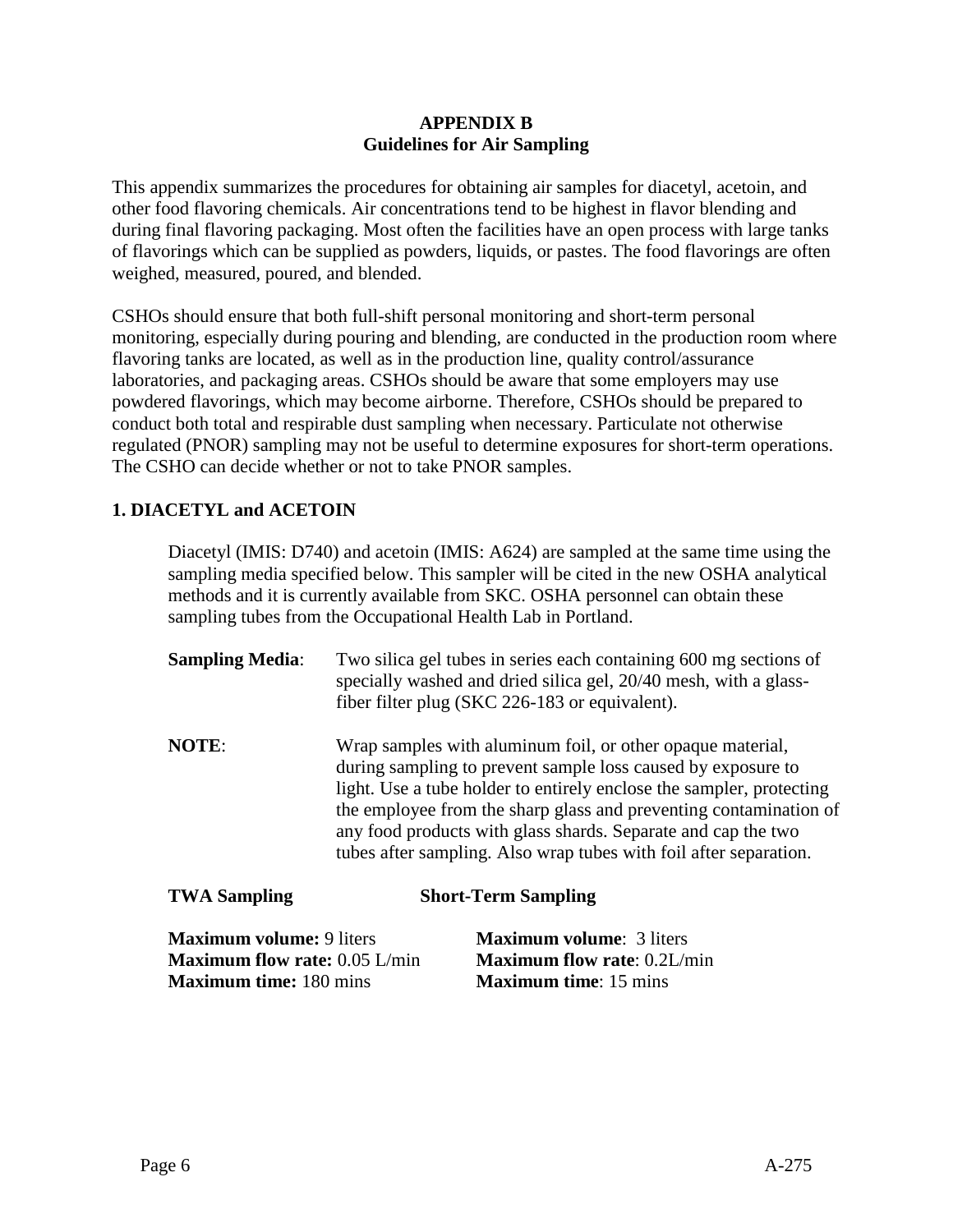# **2. POWDERED FLAVORINGS**

CSHOs should obtain bulk samples when possible and should request analysis for diacetyl those samples. Submit bulk samples in tightly sealed 20-mL glass scintillation vial. Vials should be approximately ¾ full and covered with aluminum foil.

# **Be certain to state that these samples may contain diacetyl and/or acetoin in the "Interferences and IH Comments to Lab" block on the form OSHA-91A.**

- **(a) PNOR, Respirable Dust OSHA Method #2 OSHA IMIS Code Number:** 9130 **Sampling Media:** Tared 37-mm diameter low-ash polyvinyl chloride filter preceded by a 10 mm Nylon cyclone **Maximum volume:** 816 Liters **Maximum flow rate:** 1.7 L/min
- **(b) PNOR, Total Dust OSHA Method #2 OSHA IMIS Code Number:** 9135

**Sampling Media:** Tared 37-mm diameter low-ash polyvinyl chloride filter-DO NOT USE A CYCLONE **Maximum volume:** 960 Liters **Maximum flow rate:** 2.0 L/min

|                                                    | Below is a table showing other flavoring chemicals, PELs, and analytical methods. |                   |                                                                                                               |                                              |                   |                                                        |                       |                                                  |                                                     |  |
|----------------------------------------------------|-----------------------------------------------------------------------------------|-------------------|---------------------------------------------------------------------------------------------------------------|----------------------------------------------|-------------------|--------------------------------------------------------|-----------------------|--------------------------------------------------|-----------------------------------------------------|--|
|                                                    | <b>APPENDIX B</b><br><b>FLAVORING SUBSTANCES</b>                                  |                   |                                                                                                               |                                              |                   |                                                        |                       |                                                  |                                                     |  |
| <b>FEMA</b><br>No.<br>and<br>Priority <sup>1</sup> | <b>CAS No.</b><br>and OSHA<br>IMIS $2$<br>No.                                     | <b>Substance</b>  | <b>Synonyms</b>                                                                                               | <b>PEL</b>                                   | IDLH <sup>3</sup> | Respiratory Analytical<br>Acute 3,4                    | Method <sup>2</sup>   | <b>Sampling</b><br>Medium $2$                    | Air<br>Volume<br>and<br><b>Sampling</b><br>Rate $2$ |  |
| 1231<br>Low                                        | 78-92-2<br>0461                                                                   | sec-Butyl alcohol | 2-Butanol; Butylene hydrate;<br>2-Hydroxybutane; Methyl<br>ethyl carbinol <sup>3</sup>                        | TWA 150<br>ppm<br>(450)<br>mg/m <sup>3</sup> | 2000<br>ppm       | Irritating to<br>respiratory<br>tract                  | <b>NIOSH</b><br>1401  | Charcoal<br>tube<br>$(100/50$ mg)                | 10 <sub>L</sub><br>$0.2$ L/min                      |  |
| 2003<br>High                                       | 75-07-0<br>0010                                                                   | Acetaldehyde      | Acetic aldehyde; ethanal;<br>ethyl aldehyde <sup>3</sup>                                                      | TWA 200<br>ppm<br>(360<br>mg/m <sup>3</sup>  | 2000<br>ppm       | Mildly<br><i>irritating to</i><br>respiratory<br>tract | OSHA 68               | HMP-<br>coated<br>XAD-2 tube<br>(450/225)<br>mg) | 3L<br>$0.05$ L/min                                  |  |
| 2006<br>High                                       | 64-19-7<br>0020                                                                   | Acetic acid       | Acetic acid (aqueous);<br>glacial acetic acid (pure<br>compound); ethanoic acid;<br>methane-carboxylic acid 3 | <b>TWA 10</b><br>ppm (25<br>$mg/m3$ )        | 50 ppm            | Pulmonary<br>edema                                     | <b>OSHA</b><br>PV2119 | Charcoal<br>tube<br>(400/200<br>mg)              | 48 L<br>$0.2$ L/min                                 |  |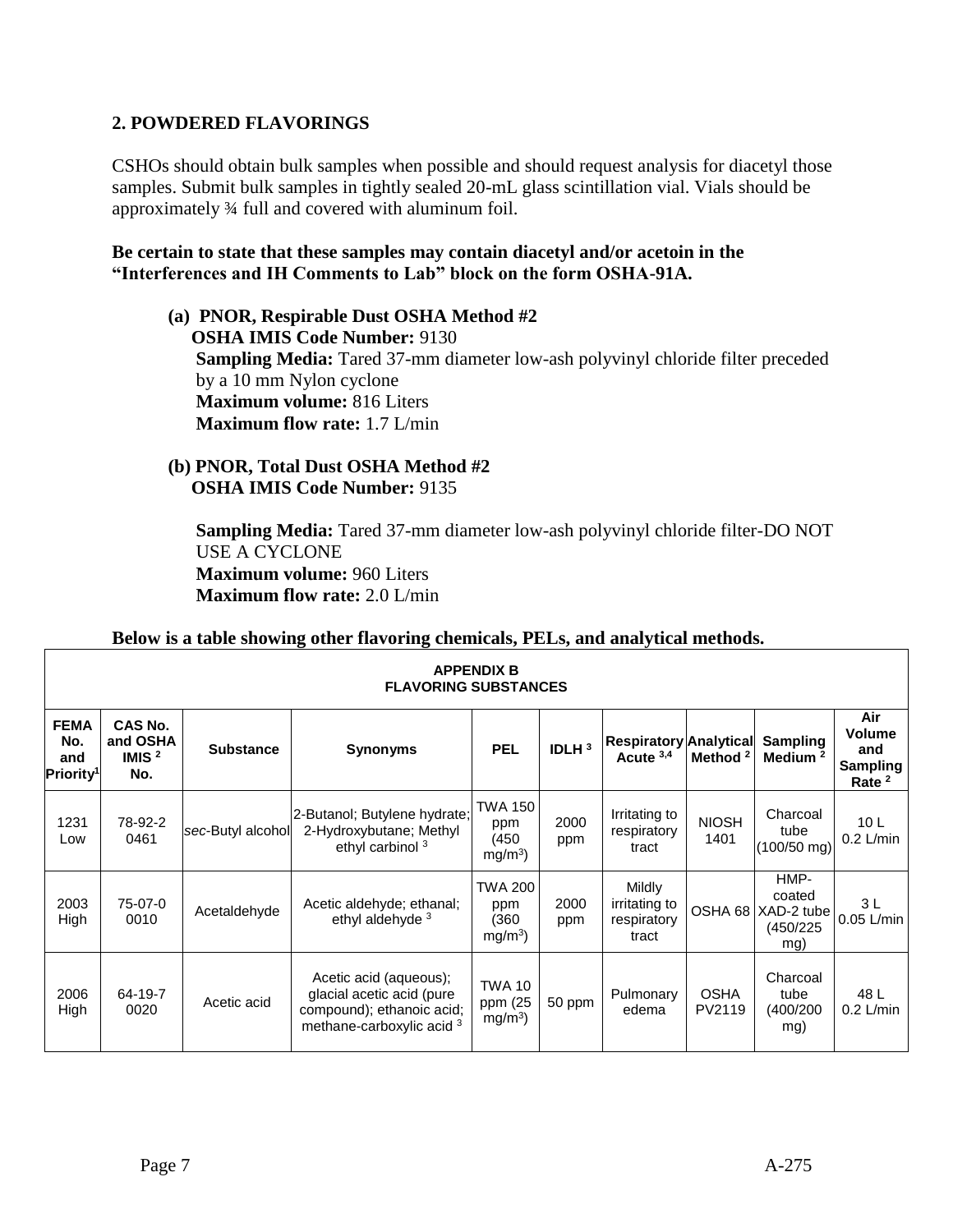|                                                    |                                               |                     | <b>FLAVORING SUBSTANCES</b>                                                                                                                                                             | <b>APPENDIX B</b>                           |                   |                                                                                   |                                                                   |                                                               |                                                                  |
|----------------------------------------------------|-----------------------------------------------|---------------------|-----------------------------------------------------------------------------------------------------------------------------------------------------------------------------------------|---------------------------------------------|-------------------|-----------------------------------------------------------------------------------|-------------------------------------------------------------------|---------------------------------------------------------------|------------------------------------------------------------------|
| <b>FEMA</b><br>No.<br>and<br>Priority <sup>1</sup> | <b>CAS No.</b><br>and OSHA<br>IMIS $2$<br>No. | <b>Substance</b>    | <b>Synonyms</b>                                                                                                                                                                         | <b>PEL</b>                                  | IDLH <sup>3</sup> | <b>Respiratory Analytical</b><br>Acute 3,4                                        | Method <sup>2</sup>                                               | Sampling<br>Medium <sup>2</sup>                               | Air<br>Volume<br>and<br><b>Sampling</b><br>Rate <sup>2</sup>     |
| 2008<br>High                                       | 513-86-0<br>A624                              | Acetoin             | Acetyl methyl carbinol; 1-<br>hydroxyethyl methyl ketone;<br>gamma-hydroxy-beta<br>oxybutane; 3-hydroxy-2,3-<br>butanone; 2,3-butanolone;<br>dimethylketol <sup>2</sup>                 | None                                        | No Data<br>in NPG |                                                                                   | <b>NIOSH</b><br>2558                                              | Anasorb<br><b>CMS</b><br>tube(150/75<br>mg)                   | 10 <sub>L</sub><br>$0.2$ L/min                                   |
| 2008<br>High                                       | 513-86-0<br>A624                              | Acetoin             | Acetyl methyl carbinol; 1-<br>hydroxyethyl methyl ketone;<br>gamma-hydroxy-beta<br>oxybutane; 3-hydroxy-2,3-<br>butanone; 2,3-butanolone;<br>dimethylketol                              | None                                        | No Data<br>in NPG |                                                                                   | <b>OSHA</b><br>1012 <sup>7</sup><br>OSHA <sup>8</sup><br>$1013^8$ | Two silica<br>gel tubes in-<br>series (600<br>mg with<br>GFF) | TWA 9L<br>$0.05$ L/min<br><b>Short Term</b><br>3L<br>$0.2$ L/min |
| 2035<br>High                                       | 870-23-5                                      | Allyl mercaptan     | 2-Propene-1-thiol <sup>5</sup>                                                                                                                                                          | None                                        | No Data<br>in NPG |                                                                                   |                                                                   |                                                               |                                                                  |
| 2053<br>High                                       | 12124-99-1                                    | Ammonium<br>sulfide | Ammonium sulfide;<br>ammonium sulphide;<br>ammonium hydrogen<br>sulfide; ammonium<br>hydrosulfide; ammonium<br>mercaptan; ammonium<br>sulfhydrate;<br>monoammonium sulfide <sup>6</sup> | None                                        | No Data<br>in NPG | Strong<br>irritant to<br>skin and<br>mucous<br>membranes <sup>5</sup>             |                                                                   |                                                               |                                                                  |
| 2055<br>Low                                        | 123-92-2<br>1530                              | Isoamyl acetate     | Banana oil; isopentyl<br>acetate; 3-methyl-1-butanol<br>acetate; 3-methylbutyl ester<br>of acetic acid; 3-methyl-butyl<br>ethanoate $3$                                                 | <b>TWA 100</b><br>ppm<br>(525)<br>$mg/m3$ ) | 1000<br>ppm       | Irritating to<br>respiratory<br>tract                                             | <b>OSHA</b><br>PV2142                                             | Charcoal<br>tube<br>(100/50 mg)                               | 10 <sub>L</sub><br>$0.2$ L/min                                   |
| 2057                                               | 123-51-3<br>1532                              | Isoamyl alcohol     | Primary isoamyl alcohol;<br>fermentation amyl alcohol;<br>fusel oil; isobutyl carbinol;<br>isopentyl alcohol; 3-methyl-<br>1-butanol $3$                                                | TWA 100<br>ppm<br>(360)<br>$mg/m^3$ )       | 500 ppm           | Irritating to<br>respiratory<br>tract                                             | <b>NIOSH</b><br>1402                                              | Charcoal<br>tube<br>$(100/50$ mg)                             | 10 <sub>L</sub><br>$0.2$ L/min                                   |
| 2127<br>High                                       | 100-52-7<br>B <sub>105</sub>                  | Benzaldehyde        | Benzoic aldehyde;<br>benzenecarbonyl; benzene<br>carbaldehyde <sup>3</sup>                                                                                                              | None                                        | No Data<br>in NPG |                                                                                   |                                                                   |                                                               |                                                                  |
| 2147<br>Low                                        | 100-53-8                                      | Benzyl<br>mercaptan | α-Toluenethiol; benzylthiol 5                                                                                                                                                           | None                                        | No Data<br>in NPG | Toxic by<br>inhalation<br>and<br>ingestion;<br>irritant to<br>tissue <sup>5</sup> |                                                                   |                                                               |                                                                  |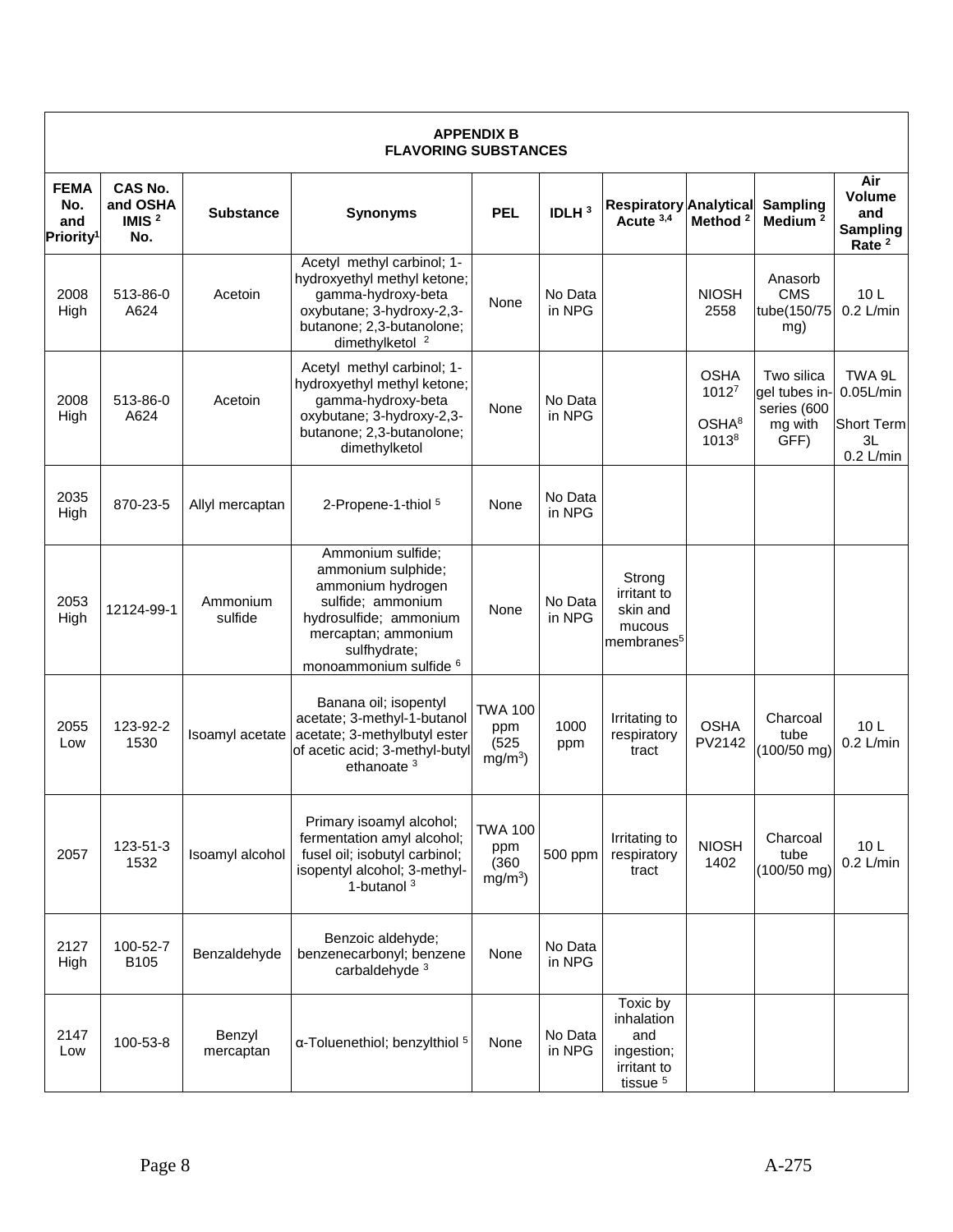|                                                    | <b>APPENDIX B</b><br><b>FLAVORING SUBSTANCES</b> |                         |                                                                                                                                                                         |                                             |                         |                                            |                                            |                                               |                                                                     |  |
|----------------------------------------------------|--------------------------------------------------|-------------------------|-------------------------------------------------------------------------------------------------------------------------------------------------------------------------|---------------------------------------------|-------------------------|--------------------------------------------|--------------------------------------------|-----------------------------------------------|---------------------------------------------------------------------|--|
| <b>FEMA</b><br>No.<br>and<br>Priority <sup>1</sup> | <b>CAS No.</b><br>and OSHA<br>IMIS $2$<br>No.    | <b>Substance</b>        | <b>Synonyms</b>                                                                                                                                                         | <b>PEL</b>                                  | IDLH <sup>3</sup>       | <b>Respiratory Analytical</b><br>Acute 3,4 | Method <sup>2</sup>                        | Sampling<br>Medium <sup>2</sup>               | Air<br><b>Volume</b><br>and<br><b>Sampling</b><br>Rate <sup>2</sup> |  |
|                                                    |                                                  |                         |                                                                                                                                                                         |                                             |                         |                                            |                                            | Anasorb<br><b>CMS</b><br>$(150/75$ mg)        | 12 <sub>L</sub><br>0.05 L/min                                       |  |
| 2170<br>Low                                        | 78-93-3<br>0430                                  | 2-Butanone              | Ethyl methyl ketone; MEK;<br>methyl acetone; methyl ethyl<br>ketone $3$                                                                                                 | TWA 200<br>ppm<br>(590)<br>$mg/m3$ )        | 3000<br>ppm             | Irritating to<br>respiratory<br>tract      | <b>OSHA</b><br>1004                        | <b>SKC 575-</b><br>002 Passive<br>Sampler     | 5 to 240<br>min                                                     |  |
|                                                    |                                                  |                         |                                                                                                                                                                         |                                             |                         |                                            |                                            | 3M 3520<br>Organic<br>Vapor<br>Monitor        | 5 to 240<br>min                                                     |  |
| 2174<br>Low                                        | 123-86-4<br>0440                                 | Butyl acetate           | n-Butyl acetate; n-butyl ester<br>of acetic acid; butyl<br>ethanoate <sup>3</sup>                                                                                       | <b>TWA 150</b><br>ppm<br>(710)<br>$mg/m3$ ) | 1700<br>ppm<br>[10%LEL] | Irritating to<br>respiratory<br>tract      | <b>OSHA</b><br>1009                        | Charcoal<br>tube<br>(100/50 mg)               | 10L<br>$0.2$ L/min                                                  |  |
| 2175<br>Low                                        | 110-19-0<br>1534                                 | Isobutyl acetate        | Isobutyl ester of acetic acid;<br>2-methylpropyl acetate; 2-<br>methylpropyl ester of acetic<br>acid; b-methylpropyl<br>ethanoate <sup>3</sup>                          | <b>TWA 150</b><br>ppm<br>(700)<br>$mg/m3$ ) | 1300<br>ppm<br>[10%LEL] | Irritating to<br>respiratory<br>tract      | <b>OSHA</b><br>1009                        | Charcoal<br>tube<br>$(100/50$ mg)             | 10 <sub>L</sub><br>$0.2$ L/min                                      |  |
| 2178<br>Low                                        | $71 - 36 - 3$<br>0460                            | Butyl alcohol           | n-Butyl alcohol; 1-butanol; n-<br>butanol; 1-hydroxy-butane;<br>n-propyl carbinol 3                                                                                     | <b>TWA 100</b><br>ppm<br>(300)<br>$mg/m3$ ) | 1400<br>ppm<br>[10%LEL] | Irritating to<br>respiratory<br>tract      | <b>NIOSH</b><br>1401                       | Charcoal<br>tube<br>$(100/50$ mg)             | 10L<br>$0.2$ L/min                                                  |  |
| 2179<br>Low                                        | 78-83-1<br>1536                                  | <b>Isobutyl alcohol</b> | IBA; isobutanol;<br>isopropylcarbinol; 2-methyl-<br>1-propanol $3$                                                                                                      | <b>TWA 100</b><br>ppm<br>(300)<br>$mg/m3$ ) | 1600<br>ppm             | Irritating to<br>respiratory<br>tract      | <b>NIOSH</b><br>1401                       | Charcoal<br>tube<br>$(100/50$ mg)             | 10L<br>$0.2$ L/min                                                  |  |
| 2219<br>Low                                        | 123-72-8                                         | Butyraldehyde           | Butaldehyde; <i>n</i> -butanal; <i>n</i> -<br>butylaldehyde; butyric<br>aldehyde <sup>5</sup>                                                                           | None                                        | No Data<br>in NPG       |                                            |                                            |                                               |                                                                     |  |
| 2220<br>High                                       | 78-84-2<br>R237                                  | Isobutyraldehyde        | 2-Methylpropanal; isobutyric<br>aldehyde;<br>isopropylformaldehyde;<br>isobutnal; methyl propanal;<br>valine aldehyde;<br>isobutaldehyde; 2-<br>methylpropionaldehyde 3 | None                                        | No Data<br>in NPG       |                                            | <b>NIOSH</b><br>2539<br>(OSHA<br>modified) | HMP-<br>coated<br>XAD-2 tube<br>$(150/75$ mg) | 5L<br>$0.05$ L/min                                                  |  |
| 2221<br>High                                       | 107-92-6<br>B709                                 | Butyric acid            | Butanoic acid; ethylacetic<br>acid; propylformic acid 3                                                                                                                 | None                                        | No Data<br>in NPG       |                                            | SLTC in-<br>house<br>literature<br>file    | Silica Gel<br>tube<br>(520/260<br>mg)         | 18L<br>$0.1$ L/min                                                  |  |
| 2222<br>High                                       | 79-31-2                                          | Isobutyric acid         | 2-Methylpropanoic acid 3                                                                                                                                                | None                                        | No Data<br>in NPG       |                                            |                                            |                                               |                                                                     |  |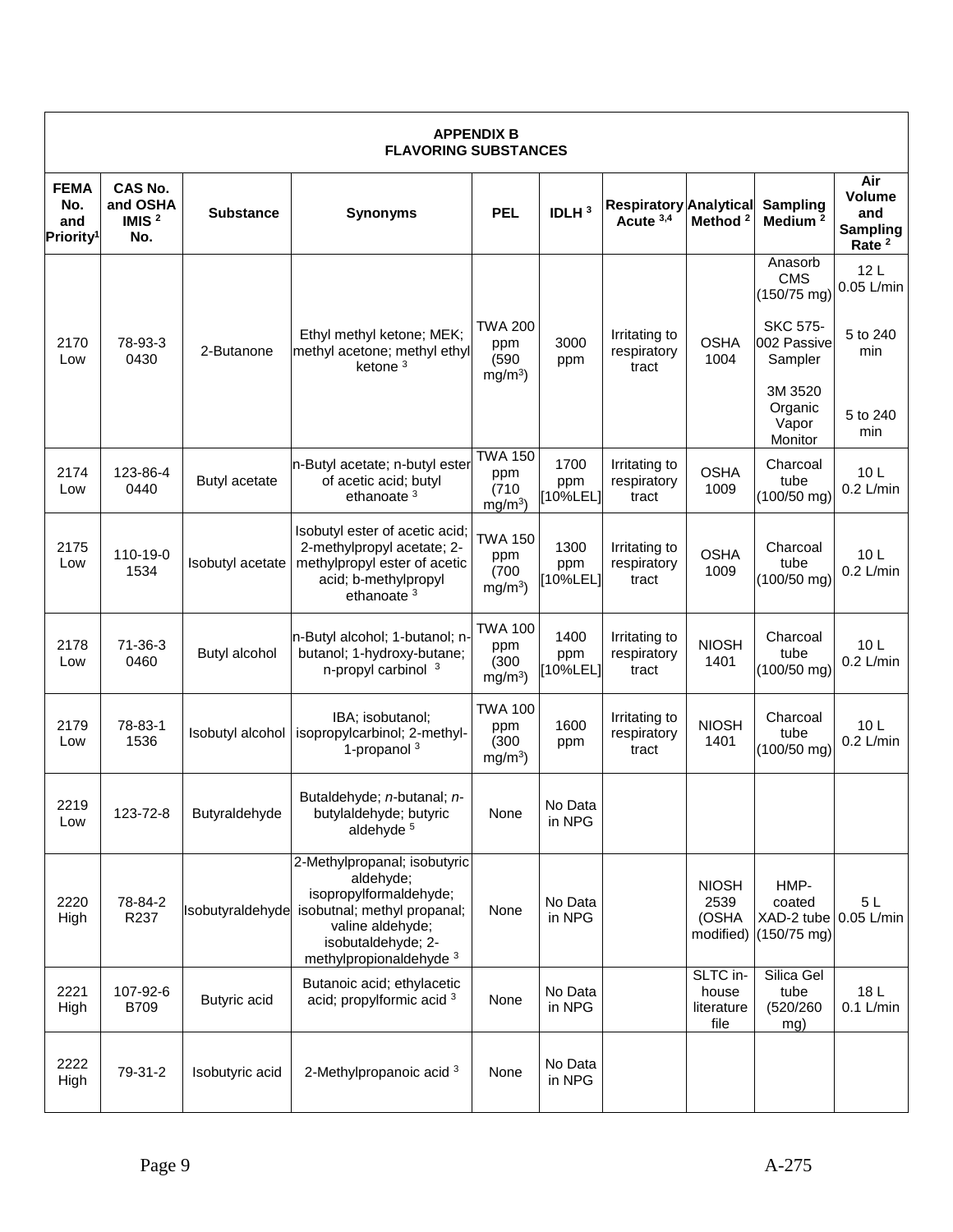|                                                    | <b>APPENDIX B</b><br><b>FLAVORING SUBSTANCES</b> |                  |                                                                                                                            |                                                     |                          |                                                          |                                              |                                                                                                      |                                                                 |  |  |
|----------------------------------------------------|--------------------------------------------------|------------------|----------------------------------------------------------------------------------------------------------------------------|-----------------------------------------------------|--------------------------|----------------------------------------------------------|----------------------------------------------|------------------------------------------------------------------------------------------------------|-----------------------------------------------------------------|--|--|
| <b>FEMA</b><br>No.<br>and<br>Priority <sup>1</sup> | CAS No.<br>and OSHA<br>IMIS $2$<br>No.           | <b>Substance</b> | <b>Synonyms</b>                                                                                                            | <b>PEL</b>                                          | IDLH <sup>3</sup>        | <b>Respiratory Analytical</b><br>Acute 3,4               | Method <sup>2</sup>                          | Sampling<br>Medium <sup>2</sup>                                                                      | Air<br>Volume<br>and<br><b>Sampling</b><br>Rate <sup>2</sup>    |  |  |
| 2230<br>Low                                        | 76-22-2<br>0522                                  | Camphor          | 2-Camphonone; Synthetic<br>camphor; Gum camphor;<br>Laurel camphor <sup>3</sup>                                            | 2 mg/m $3$                                          | 200<br>mg/m <sup>3</sup> | Irritating to<br>respiratory<br>tract, skin,<br>and eyes | <b>NIOSH</b><br>1301                         | Charcoal<br>tube<br>(100/50 mg)                                                                      | 24 L<br>$0.2$ L/min                                             |  |  |
| 2286<br>Low                                        | 104-55-2                                         | Cinnamaldehyde   | 3-Phenylpropenal; cinnamyl<br>aldehyde; cinnamic<br>aldehyde <sup>5</sup>                                                  | None                                                | No Data<br>in NPG        |                                                          |                                              |                                                                                                      |                                                                 |  |  |
| 2370<br>High                                       | 431-03-8<br>D740                                 | Diacetyl         | Biacetyl; 2,3-butanedione;<br>2,3-diketobutane;<br>dimethyldiketone;<br>dimethylglyoxal; glyoxal,<br>dimethyl <sup>2</sup> | No PEL                                              | No Data<br>in NPG        |                                                          | <b>OSHA</b><br>10127<br><b>OSHA</b><br>10138 | Two silica<br>gel tubes in-<br>series (600<br>mg each<br>with GFF)                                   | TWA 9 L<br>0.05 L/min<br><b>Short Term</b><br>3L<br>$0.2$ L/min |  |  |
| 2370<br>High                                       | 431-03-8<br>D740                                 | <b>Diacety</b>   | Biacetyl; 2,3-butanedione;<br>2,3-diketobutane;<br>dimethyldiketone;<br>dimethylglyoxal; glyoxal,<br>dimethyl <sup>2</sup> | No PEL                                              | No Data<br>in NPG        |                                                          | <b>OSHA</b><br>PV2118 <sup>9</sup>           | Two silica<br>qel tubes in-<br>series<br>$(150/75 \text{ mg})$<br>each)                              | 3L<br>$0.05$ L/min                                              |  |  |
| 2414<br>Low                                        | 141-78-6<br>1040                                 | Ethyl acetate    | Acetic ester; acetic ether;<br>ethyl ester of acetic acid;<br>ethyl ethanoate <sup>3</sup>                                 | <b>TWA 400</b><br>ppm<br>(1400)<br>$mg/m^3$ )       | 2000<br>ppm<br>[10%LEL]  | Irritating to<br>respiratory<br>tract                    | <b>NIOSH</b><br>1457                         | Charcoal<br>tube<br>(100/50)<br>mg); ship<br>cold to lab                                             | 6 L<br>$0.2$ L/min                                              |  |  |
| 2418<br>High                                       | 140-88-5<br>1050                                 | Ethyl acrylate   | Ethyl acrylate (inhibited);<br>ethyl ester of acrylic acid;<br>ethyl propenoate <sup>3</sup>                               | <b>TWA 25</b><br>ppm (100<br>$mg/m3$ )<br>[skin]    | Ca [300<br>ppm]          | Irritating to<br>respiratory<br>tract                    | OSHA 92                                      | <b>TBC</b> coated<br>Charcoal<br>tube<br>(110/55 mg)                                                 | 12L<br>0.05 L/min                                               |  |  |
| 2419<br>Low                                        | 64-17-5<br>1060                                  | Ethyl alcohol    | Alcohol; ethanol; EtOH;<br>grain alcohol;<br>cologne spirit <sup>3</sup>                                                   | <b>TWA</b><br>1000 ppm<br>(1900)<br>$mg/m3$ )       | 3300<br>ppm<br>[10%LEL]  | Irritating to<br>respiratory<br>tract                    | <b>OSHA</b><br>100                           | Two<br>Anasorb<br>747 tubes<br>in-series<br>(400/200)<br>mg);<br>separate<br>tubes after<br>sampling | 12L<br>0.05 L/min                                               |  |  |
| 2434<br>Low                                        | 109-94-4<br>1155                                 | Ethyl formate    | Ethyl ester of formic acid;<br>ethyl methanoate <sup>3</sup>                                                               | <b>TWA 100</b><br>ppm<br>(300)<br>mg/m <sup>3</sup> | 1500<br>ppm              | Irritating to<br>respiratory<br>tract                    | <b>NIOSH</b><br>1452                         | Charcoal<br>tube<br>$(100/50$ mg)                                                                    | 10 <sub>L</sub><br>$0.2$ L/min                                  |  |  |
| 2487<br>High                                       | 64-18-6<br>1310                                  | Formic acid      | Formic acid (85%-95% in<br>aqueous solution); hydrogen<br>carboxylic acid; methanoic<br>acid $3$                           | TWA <sub>5</sub><br>ppm (9<br>$mg/m3$ )             | 30 ppm                   | Corrosive,<br>Pulmonary<br>edema                         | <b>OSHA</b><br>186SG                         | Charcoal<br>tube<br>(400/200<br>mg) ship<br>cold to lab                                              | 48 L<br>$0.2$ L/min                                             |  |  |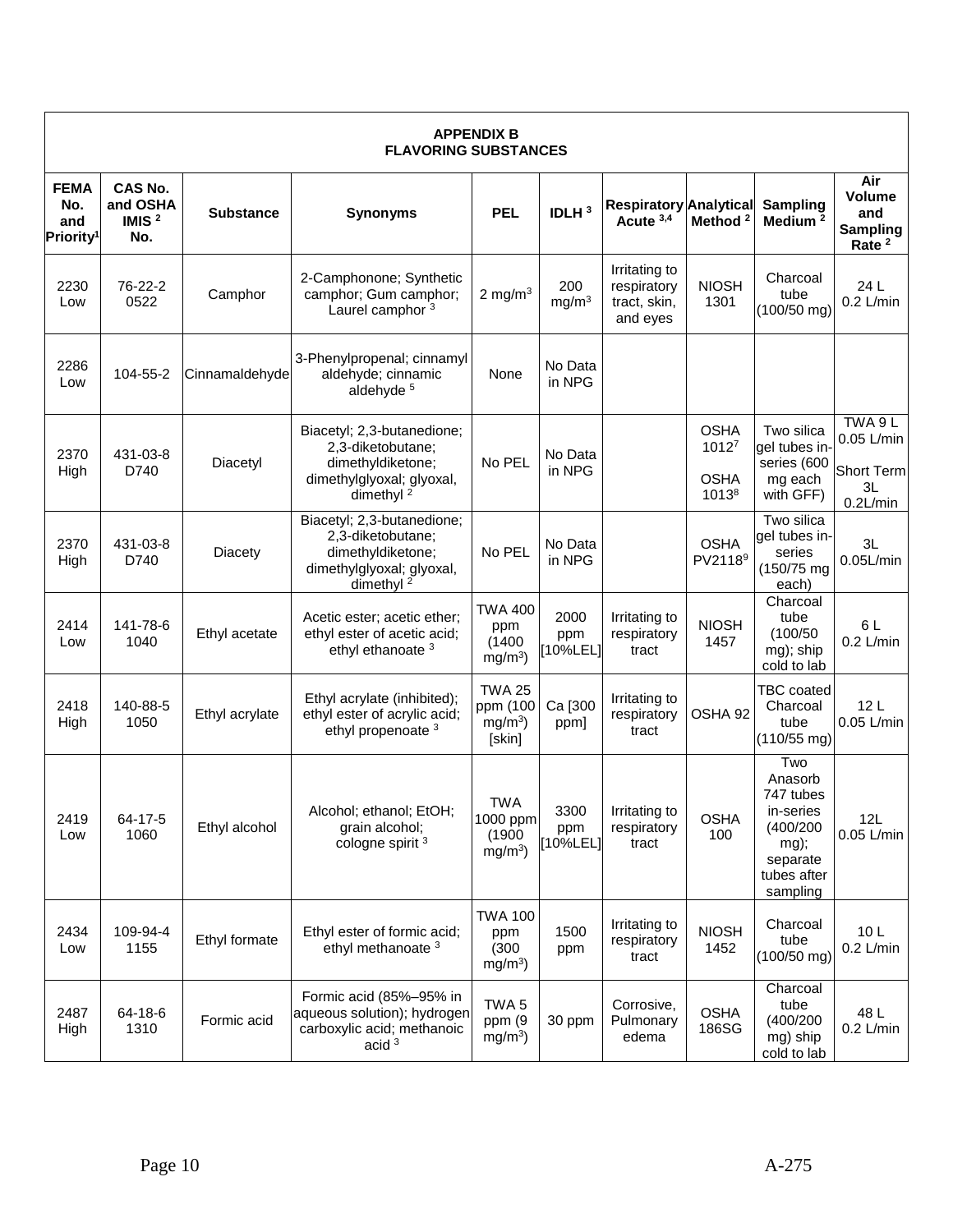|                                                    |                                               |                            | <b>FLAVORING SUBSTANCES</b>                                                                    | <b>APPENDIX B</b>                                                                                |                        |                                            |                                         |                                                                                                                                                |                                                                                                                          |
|----------------------------------------------------|-----------------------------------------------|----------------------------|------------------------------------------------------------------------------------------------|--------------------------------------------------------------------------------------------------|------------------------|--------------------------------------------|-----------------------------------------|------------------------------------------------------------------------------------------------------------------------------------------------|--------------------------------------------------------------------------------------------------------------------------|
| <b>FEMA</b><br>No.<br>and<br>Priority <sup>1</sup> | <b>CAS No.</b><br>and OSHA<br>IMIS $2$<br>No. | <b>Substance</b>           | <b>Synonyms</b>                                                                                | <b>PEL</b>                                                                                       | IDLH <sup>3</sup>      | <b>Respiratory Analytical</b><br>Acute 3,4 | Method <sup>2</sup>                     | Sampling<br>Medium <sup>2</sup>                                                                                                                | Air<br><b>Volume</b><br>and<br><b>Sampling</b><br>Rate <sup>2</sup>                                                      |
| 2489<br>High                                       | $98 - 01 - 1$<br>1325                         | Furfural                   | Fural; 2-<br>furancarboxaldehyde;<br>furfuraldehyde; 2-<br>furfuraldehyde <sup>3</sup>         | TWA <sub>5</sub><br>ppm (20<br>mg/m <sup>3</sup><br>[skin]                                       | 100 ppm                | Irritating to<br>respiratory<br>tract      | OSHA 72                                 | Petroleum-<br>base<br>Charcoal<br>tube<br>(100/50)                                                                                             | 180L<br>$1.0$ L/min                                                                                                      |
| 2491<br>Low                                        | 98-00-0<br>1330                               | Furfuryl alcohol           | 2-Furylmethanol; 2-<br>hydroxymethylfuran 3                                                    | <b>TWA 50</b><br>ppm (200<br>$mg/m3$ )                                                           | 75 ppm                 | Irritating to<br>respiratory<br>tract      | <b>NIOSH</b><br>2505                    | Porapak Q<br>tube<br>(150/75 mg)                                                                                                               | 25 L<br>0.05 L/min                                                                                                       |
| 2525                                               | $56 - 81 - 5$<br>1363                         | Glycerol                   | Glycerin (anhydrous); glycyl<br>alcohol; 1,2,3-propanetriol;<br>trihydroxypropane <sup>3</sup> | <b>TWA 15</b><br>mg/m <sup>3</sup><br>(total)<br>TWA <sub>5</sub><br>mg/m <sup>3</sup><br>(resp) | No Data<br>in NPG      | Irritating to<br>respiratory<br>tract      | <b>OSHA</b><br>PV2121                   | Tared 37-<br>mm low-ash<br>PCV filter                                                                                                          | 960L<br>2.0 L/min<br>(Total<br>Dust)<br>$10-mm$<br>Nylon<br>Clyclone;<br>816L<br>$1.7$ L/min<br>(Respirable<br>Fraction) |
| 2544                                               | 110-43-0<br>1675                              | 2-Heptanone                | Amyl methyl ketone; n-amyl<br>methyl ketone; methyl (n-<br>amyl) ketone <sup>3</sup>           | TWA 100<br>ppm<br>(465)<br>$mg/m3$ )                                                             | 800 ppm                | Irritating to<br>respiratory<br>tract      | <b>NIOSH</b><br>1301                    | Charcoal<br>tube<br>$(100/50$ mg)                                                                                                              | 25L<br>$0.2$ L/min                                                                                                       |
| 2676<br>Low                                        | 79-20-9<br>1650                               | Methyl acetate             | Methyl ester of acetic acid;<br>methyl ethanoate <sup>3</sup>                                  | <b>TWA 200</b><br>ppm<br>(610)<br>$mg/m3$ )                                                      | 3100<br>ppm<br>10%LEL] | Irritating to<br>respiratory<br>tract      | <b>NIOSH</b><br>1458                    | Charcoal<br>tube<br>$(100/50$ mg)                                                                                                              | 7L<br>$0.2$ L/min                                                                                                        |
| 2691<br>Low                                        | 96-17-3                                       | 2-Methylbutr-<br>aldehyde  | 2-Methylbutanal <sup>5</sup>                                                                   | None                                                                                             | No Data<br>in NPG      |                                            |                                         |                                                                                                                                                |                                                                                                                          |
| 2692<br>Low                                        | 590-86-3<br>1201                              | 3-Methylbutyr-<br>aldehyde | Isovaleral; isovaleral;<br>isovaleric aldehyde; 3-<br>methylbutyraldehyde 5                    | None                                                                                             | No Data<br>in NPG      |                                            | SLTC in-<br>house<br>literature<br>file | Three<br>DNPH-<br>coated<br>filters; two<br>stacked,<br>one<br>separated<br>by a<br>cassette<br>ring; store<br>collected<br>samples in<br>dark | 3L<br>0.05 L/min                                                                                                         |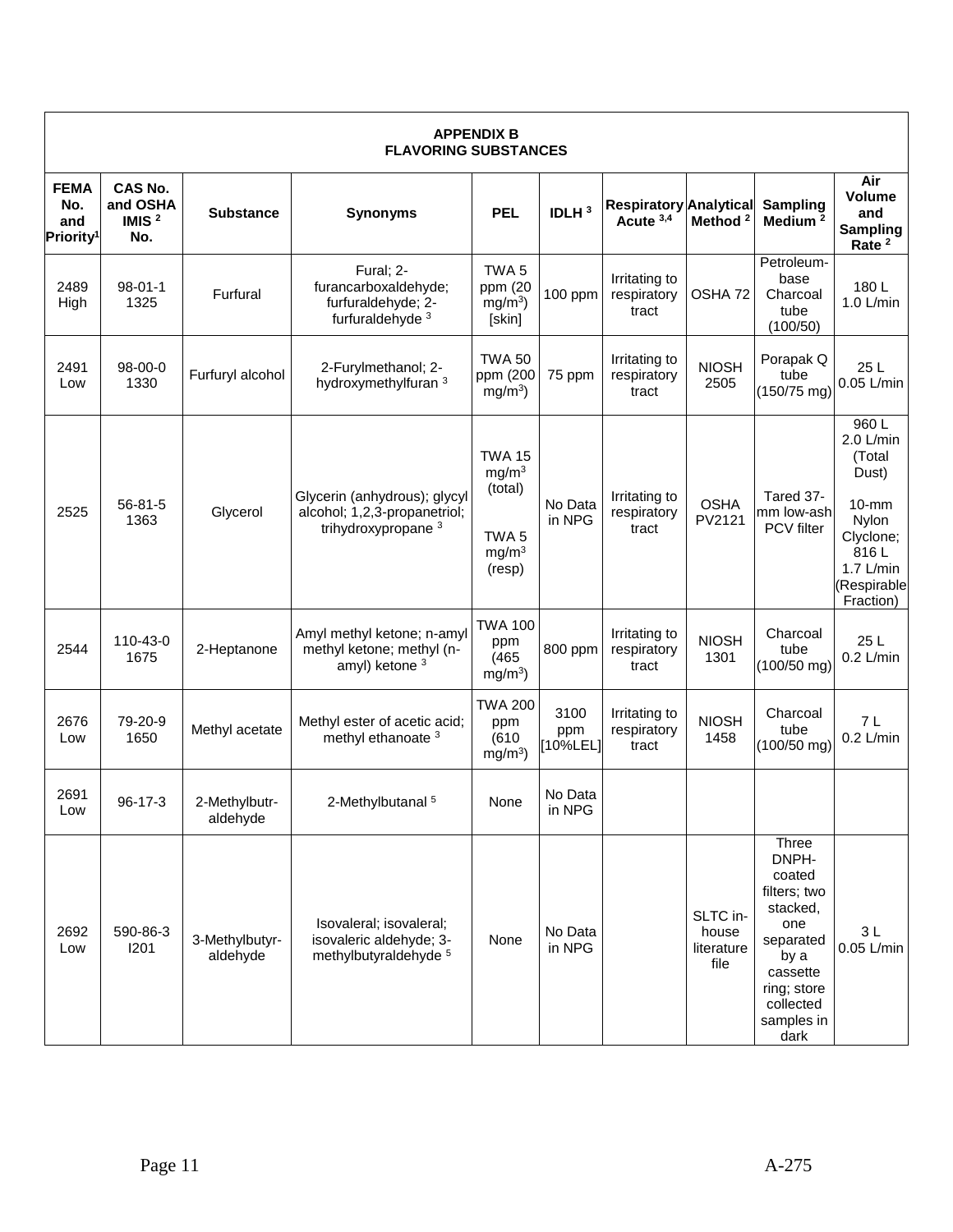|                                                    | <b>APPENDIX B</b><br><b>FLAVORING SUBSTANCES</b> |                          |                                                                                                                                                                   |                                             |                   |                                            |                                         |                                                                |                                                                     |  |
|----------------------------------------------------|--------------------------------------------------|--------------------------|-------------------------------------------------------------------------------------------------------------------------------------------------------------------|---------------------------------------------|-------------------|--------------------------------------------|-----------------------------------------|----------------------------------------------------------------|---------------------------------------------------------------------|--|
| <b>FEMA</b><br>No.<br>and<br>Priority <sup>1</sup> | CAS No.<br>and OSHA<br>IMIS $2$<br>No.           | <b>Substance</b>         | <b>Synonyms</b>                                                                                                                                                   | <b>PEL</b>                                  | IDLH <sup>3</sup> | <b>Respiratory Analytical</b><br>Acute 3,4 | Method <sup>2</sup>                     | Sampling<br>Medium <sup>2</sup>                                | Air<br><b>Volume</b><br>and<br><b>Sampling</b><br>Rate <sup>2</sup> |  |
| 2716<br>High                                       | 74-93-1<br>1643                                  | Methyl<br>mercaptan      | Mercaptomethane;<br>methanethiol; methyl<br>sulfhydrate <sup>3</sup>                                                                                              | $C$ 10 ppm<br>(20)<br>$mg/m3$ )             | 150 ppm           | Irritating to<br>respiratory<br>tract      | OSHA 26                                 | Mercuric<br>acetate-<br>coated 37-<br>mm glass<br>fiber filter | 20L<br>$0.2$ L/min                                                  |  |
|                                                    |                                                  |                          | Isobutyl methyl ketone;                                                                                                                                           | <b>TWA 100</b>                              |                   | Irritating to                              |                                         | Anasorb<br><b>CMS</b><br>$(150/75$ mg)<br><b>SKC 575-</b>      | 12L<br>0.05 L/min<br>5 to 240                                       |  |
| 2731<br>Low                                        | 108-10-1<br>1385                                 | 4-Methyl-2-<br>pentanone | methyl isobutyl ketone;<br>MIBK; hexone 3                                                                                                                         | ppm<br>(410)<br>$mg/m3$ )                   | 500 ppm           | respiratory<br>tract                       | <b>OSHA</b><br>1004                     | 002 Passive<br>Sampler                                         | min                                                                 |  |
|                                                    |                                                  |                          |                                                                                                                                                                   |                                             |                   |                                            |                                         | 3M 3520<br>Organic<br>Vapor<br>Monitor                         | 5 to 240<br>min                                                     |  |
| 2742<br>Low                                        | 554-12-1                                         | Methyl<br>propionate     | Propionic acid, methyl ester;<br>methyl propanoate; methyl<br>propylate; propanoic acid,<br>methyl ester <sup>6</sup>                                             | None                                        | No Data<br>in NPG |                                            |                                         |                                                                |                                                                     |  |
| 2746<br>High                                       | 75-18-3<br>D650                                  | Methyl sulfide           | Dimethyl sulfide; dimethyl<br>sulphide; thiobismethane;<br>DMS; methylthiomethane; 2-<br>thiopropane; 2-thiapropane <sup>3</sup>                                  | None                                        | No Data<br>in NPG |                                            | SLTC in-<br>house<br>literature<br>file | Charcoal<br>tube<br>$(100/50$ mg)                              | 5L<br>$0.1$ L/min                                                   |  |
| 2842<br>Low                                        | 107-87-9<br>2010                                 | 2-Pentanone              | Ethyl acetone; methyl propyl<br>ketone; MPK 3                                                                                                                     | <b>TWA 200</b><br>ppm<br>(700)<br>$mg/m3$ ) | 1500<br>ppm       | Irritating to<br>respiratory<br>tract      | <b>NIOSH</b><br>1300                    | Charcoal<br>tube<br>$(100/50$ mg)                              | 10 <sub>L</sub><br>$0.2$ L/min                                      |  |
| 2908<br>High                                       | 110-89-4<br>R269                                 | Piperidine               | Cyclopentimine;<br>azacyclohexane; cypentil;<br>hexahydropyridine;<br>hexazane;<br>pentamethyleneimine;<br>pentaethyleneimine;pyridine,<br>hexahydro <sup>3</sup> | None                                        | No Data<br>in NPG |                                            |                                         |                                                                |                                                                     |  |
| 2923<br>High                                       | 123-38-6<br>P129                                 | Propionaldehyde          | Propanal; propyl aldehyde;<br>propionic aldehyde <sup>5</sup>                                                                                                     | None                                        | No Data<br>in NPG | suffocating<br>odor <sup>5</sup>           |                                         |                                                                |                                                                     |  |
| 2925<br>Low                                        | 109-60-4<br>2180                                 | Propyl acetate           | n-Propyl acetate; n-propyl<br>ester of acetic acid <sup>3</sup>                                                                                                   | <b>TWA 200</b><br>ppm<br>(840)<br>$mg/m3$ ) | 1700<br>ppm       | Irritating to<br>respiratory<br>tract      | <b>NIOSH</b><br>1450                    | Charcoal<br>tube<br>$(100/50$ mg)                              | 10 <sub>L</sub><br>$0.2$ L/min                                      |  |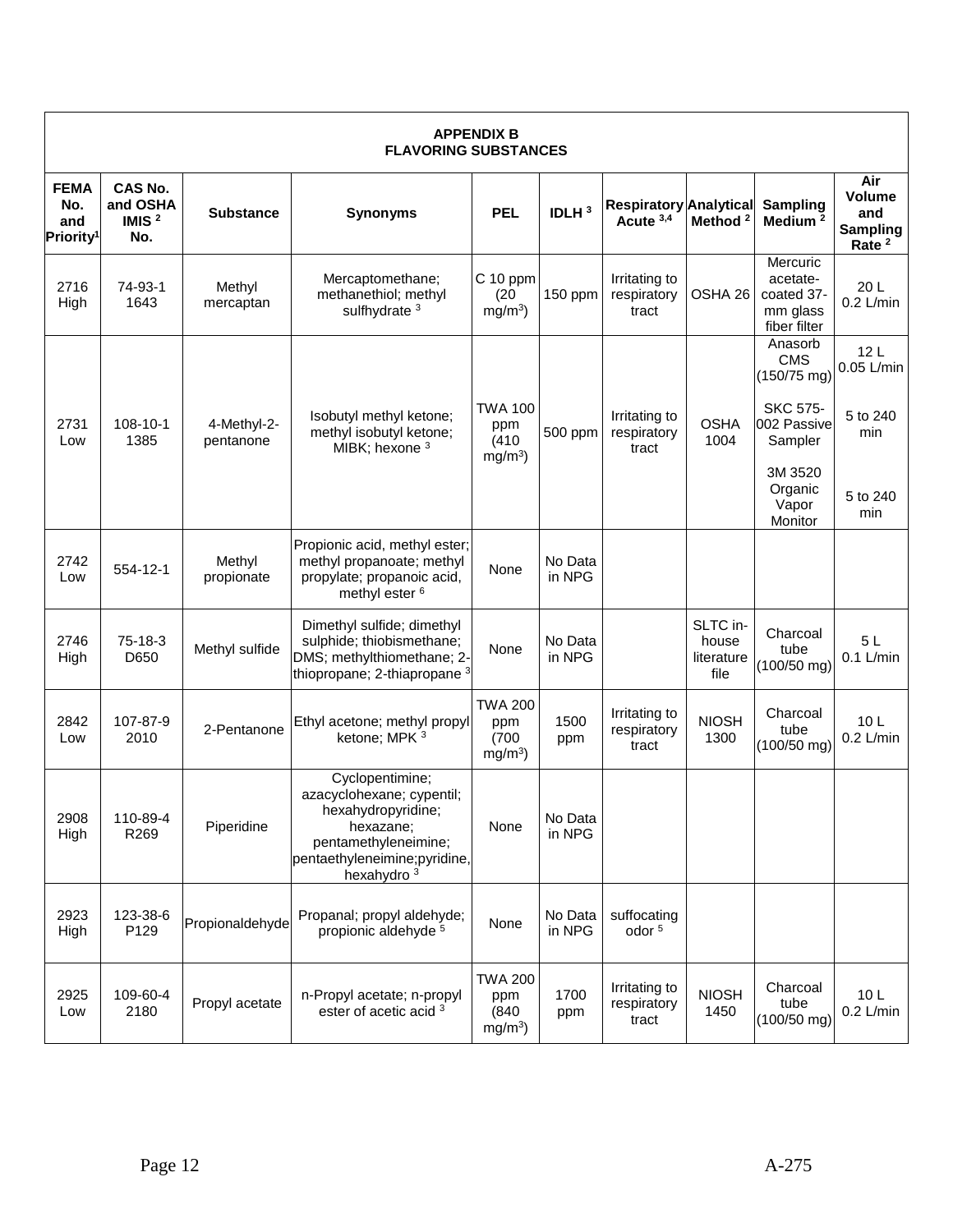|                                                    |                                               |                          | <b>FLAVORING SUBSTANCES</b>                                                                                   | <b>APPENDIX B</b>                            |                        |                                            |                        |                                                                                                                              |                                                              |
|----------------------------------------------------|-----------------------------------------------|--------------------------|---------------------------------------------------------------------------------------------------------------|----------------------------------------------|------------------------|--------------------------------------------|------------------------|------------------------------------------------------------------------------------------------------------------------------|--------------------------------------------------------------|
| <b>FEMA</b><br>No.<br>and<br>Priority <sup>1</sup> | <b>CAS No.</b><br>and OSHA<br>IMIS $2$<br>No. | <b>Substance</b>         | <b>Synonyms</b>                                                                                               | <b>PEL</b>                                   | IDLH <sup>3</sup>      | <b>Respiratory Analytical</b><br>Acute 3,4 | Method <sup>2</sup>    | Sampling<br>Medium <sup>2</sup>                                                                                              | Air<br>Volume<br>and<br><b>Sampling</b><br>Rate <sup>2</sup> |
| 2926<br>Low                                        | 108-21-4<br>1540                              | Isopropyl acetate        | Isopropyl ester of acetic<br>acid; 1-methylethyl ester of<br>acetic acid;<br>2-propyl acetate 3               | <b>TWA 250</b><br>ppm<br>(950)<br>$mg/m3$ )  | 1800<br>ppm            | Irritating to<br>respiratory<br>tract      | <b>NIOSH</b><br>1454   | Charcoal<br>tube<br>$(100/50$ mg)                                                                                            | 9 L<br>$0.2$ L/min                                           |
| 2928<br>Low                                        | $71 - 23 - 8$<br>2170                         | Propyl alcohol           | n-Propyl alcohol; ethyl<br>carbinol; 1-propanol; n-<br>propanol <sup>3</sup>                                  | <b>TWA 200</b><br>ppm<br>(500)<br>$mg/m3$ )  | 800 ppm                | Irritating to<br>respiratory<br>tract      | <b>NIOSH</b><br>1401   | Charcoal<br>tube<br>$(100/50$ mg)                                                                                            | 10 <sub>L</sub><br>$0.2$ L/min                               |
| 2929<br>Low                                        | 67-63-0<br>1560                               | Isopropyl alcohol        | Dimethyl carbinol; IPA;<br>isopropanol; 2-propanol;<br>sec-propyl alcohol; rubbing<br>alcohol $3$             | <b>TWA 400</b><br>ppm<br>(980)<br>$mg/m3$ )  | 2000<br>ppm<br>10%LEL] | Irritating to<br>respiratory<br>tract      | <b>OSHA</b><br>109     | Two<br>Anasorb<br>747 tubes<br>in-series<br>(400/200)<br>mg);<br>separate<br>tubes after<br>sampling;<br>ship cold to<br>lab | 18 L<br>$0.2$ L/min                                          |
| 2943<br>Low                                        | 110-74-7                                      | Propyl formate           | Pormic acid, propyl ester;<br>propyl methanoate;<br>propylformate <sup>6</sup>                                | None                                         | No Data<br>in NPG      |                                            |                        |                                                                                                                              |                                                              |
| 2944<br>Low                                        | 625-55-8                                      | Isopropyl<br>formate     | Formic acid, isopropyl ester;<br>isopropyl formate; isopropyl<br>methanoate;<br>isopropylformate <sup>6</sup> | None                                         | No Data<br>in NPG      |                                            |                        |                                                                                                                              |                                                              |
| 2966<br>High                                       | 110-86-1<br>2220                              | Pyridine                 | Azabenzene; azine 3                                                                                           | TWA <sub>5</sub><br>ppm<br>(15)<br>$mg/m3$ ) | 1000<br>ppm            | Irritating to<br>respiratory<br>tract      | SLTC in-<br>house file | Two XAD-7<br>tubes in-<br>series<br>(100/50)<br>mg);<br>separate<br>tubes after<br>sampling                                  | 10L<br>$0.1$ L/min                                           |
| 3039<br>High                                       | 7446-09-5<br>2290                             | Sulfur dioxide           | Sulfurous acid anhydride;<br>sulfurous oxide;<br>sulfur oxide 3                                               | TWA <sub>5</sub><br>ppm (13<br>$mg/m3$ )     | 100 ppm                | Irritating to<br>respiratory<br>tract      | <b>NIOSH</b><br>6004   | <b>MCEF</b> filter<br>followed by<br>$Na2CO3$ -<br>coated<br>cellulose<br>filter                                             | 200 L<br>1.5 L/min                                           |
| 3173<br>Low                                        | 5077-67-8                                     | 1-Hydroxy-2-<br>butanone |                                                                                                               | None                                         | No Data<br>in NPG      |                                            |                        |                                                                                                                              |                                                              |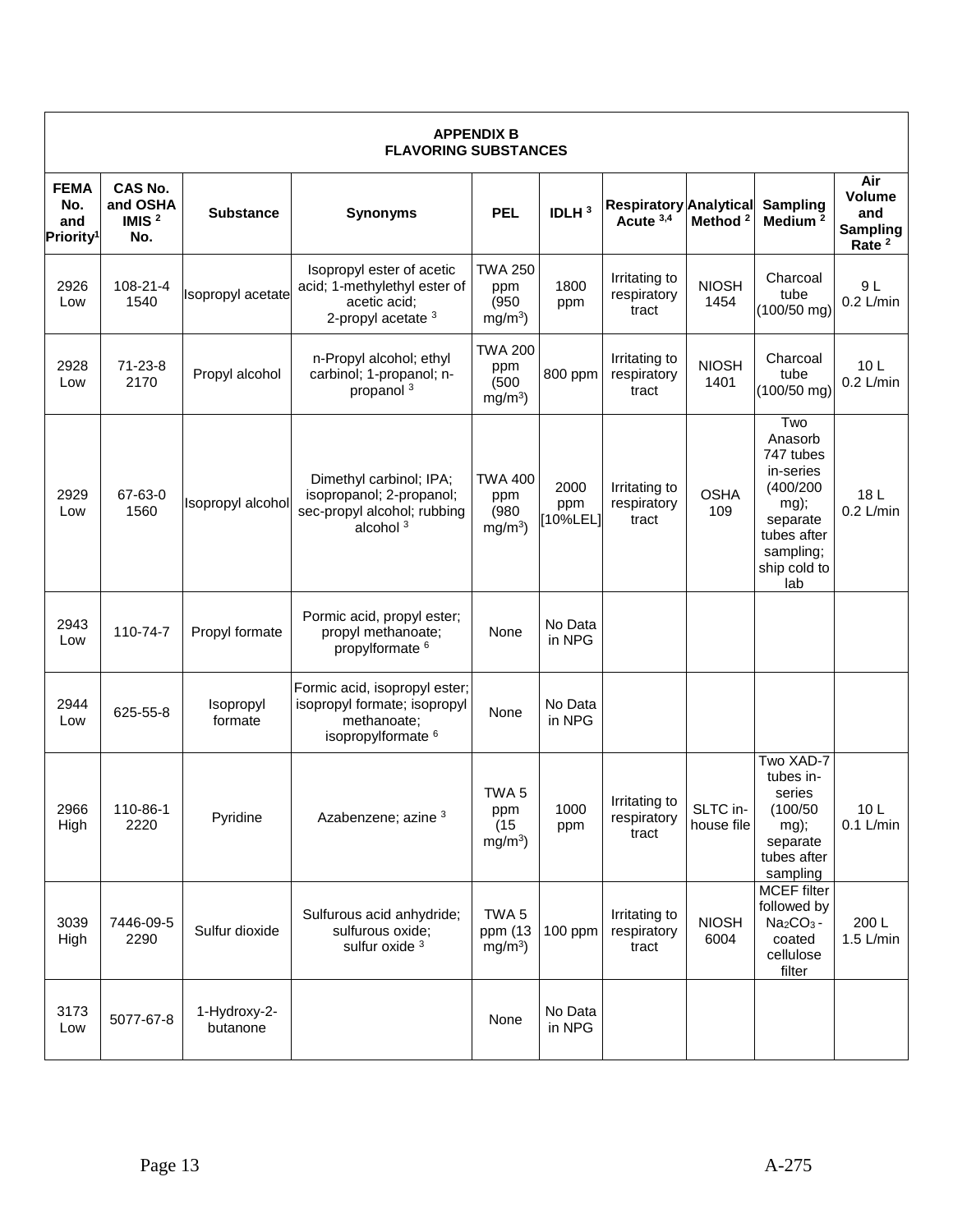| <b>APPENDIX B</b><br><b>FLAVORING SUBSTANCES</b>   |                                               |                             |                                                                                                               |                                                                                                     |                             |                                            |                      |                                                 |                                                                     |
|----------------------------------------------------|-----------------------------------------------|-----------------------------|---------------------------------------------------------------------------------------------------------------|-----------------------------------------------------------------------------------------------------|-----------------------------|--------------------------------------------|----------------------|-------------------------------------------------|---------------------------------------------------------------------|
| <b>FEMA</b><br>No.<br>and<br>Priority <sup>1</sup> | <b>CAS No.</b><br>and OSHA<br>IMIS $2$<br>No. | <b>Substance</b>            | <b>Synonyms</b>                                                                                               | <b>PEL</b>                                                                                          | IDLH <sup>3</sup>           | <b>Respiratory Analytical</b><br>Acute 3,4 | Method <sup>2</sup>  | Sampling<br>Medium <sup>2</sup>                 | Air<br><b>Volume</b><br>and<br><b>Sampling</b><br>Rate <sup>2</sup> |
| 3217<br>High                                       | 764-40-9                                      | 2,4 Pentadienal             |                                                                                                               | None                                                                                                | No Data<br>in NPG           |                                            |                      |                                                 |                                                                     |
| 3218<br>High                                       | 764-39-6                                      | 2-Pentenal                  |                                                                                                               | None                                                                                                | No Data<br>in NPG           |                                            |                      |                                                 |                                                                     |
| 3219<br>High                                       | 107-85-7                                      | Isopentylamine              | 1-Amino-3-methylbutane 6                                                                                      | None                                                                                                | No Data<br>in NPG           |                                            |                      |                                                 |                                                                     |
| 3223<br>High                                       | 108-95-2<br>2040                              | Phenol                      | Carbolic acid;<br>hydroxybenzene;<br>monohydroxy-benzene;<br>phenyl alcohol; phenyl<br>hydroxide <sup>3</sup> | TWA <sub>5</sub><br>ppm<br>(19)<br>$mg/m3$ )<br>[skin]                                              | 250 ppm                     | Corrosive,<br>Pulmonary<br>edema           | OSHA 32              | XAD-7 tube<br>$(100/50$ mg)                     | 24 L<br>$0.1$ L/min                                                 |
| 3233<br>Low                                        | 100-42-5<br>2280                              | Styrene                     | Ethenyl benzene;<br>phenylethylene; styrene<br>monomer; styrol; vinyl<br>benzene <sup>3</sup>                 | <b>TWA 100</b><br>ppm C<br>200 ppm<br>600 ppm<br>(5-minute<br>maximum<br>peak in<br>any 3<br>hours) | 700 ppm                     | Irritating to<br>respiratory<br>tract      | OSHA 89              | TBC-coated<br>Charcoal<br>tube<br>$(100/50$ mg) | 12L<br>$0.05$ L/min                                                 |
| 3326<br>Low                                        | 67-64-1<br>0040                               | Acetone                     | Dimethyl ketone; ketone<br>propane; 2-propanone 3                                                             | <b>TWA</b><br>1000 ppm<br>(2400)<br>$mg/m3$ )                                                       | 2500<br>ppm<br>[10%LEL]     | Irritating to<br>respiratory<br>tract      | OSHA 69              | Carbosieve<br>S-III tube<br>$(130/65$ mg)       | 3 LO.05<br>L/min                                                    |
| 3368<br>Low                                        | 141-79-7<br>1635                              | 4-Methyl-3-<br>penten-2-one | Isobutenyl methyl ketone;<br>isopropylideneacetone;<br>methyl isobutenyl ketone;<br>mesityl oxide 3           | <b>TWA 25</b><br>ppm<br>(100)<br>$mg/m3$ )                                                          | 1400<br>ppm<br>$[10\%$ LEL] | Irritating to<br>respiratory<br>tract      | <b>NIOSH</b><br>1301 | Charcoal<br>tube<br>$(100/50$ mg)               | 10 <sub>L</sub><br>$0.2$ L/min                                      |
| 3382<br>Low                                        | 1629-58-9                                     | 1-Penten-3-one              | Ethyl vinyl ketone <sup>6</sup>                                                                               | None                                                                                                | No Data<br>in NPG           |                                            |                      |                                                 |                                                                     |
| 3407<br>Low                                        | 497-70-0                                      | 2-Methyl-2-<br>butenal      |                                                                                                               | None                                                                                                | No Data<br>in NPG           |                                            |                      |                                                 |                                                                     |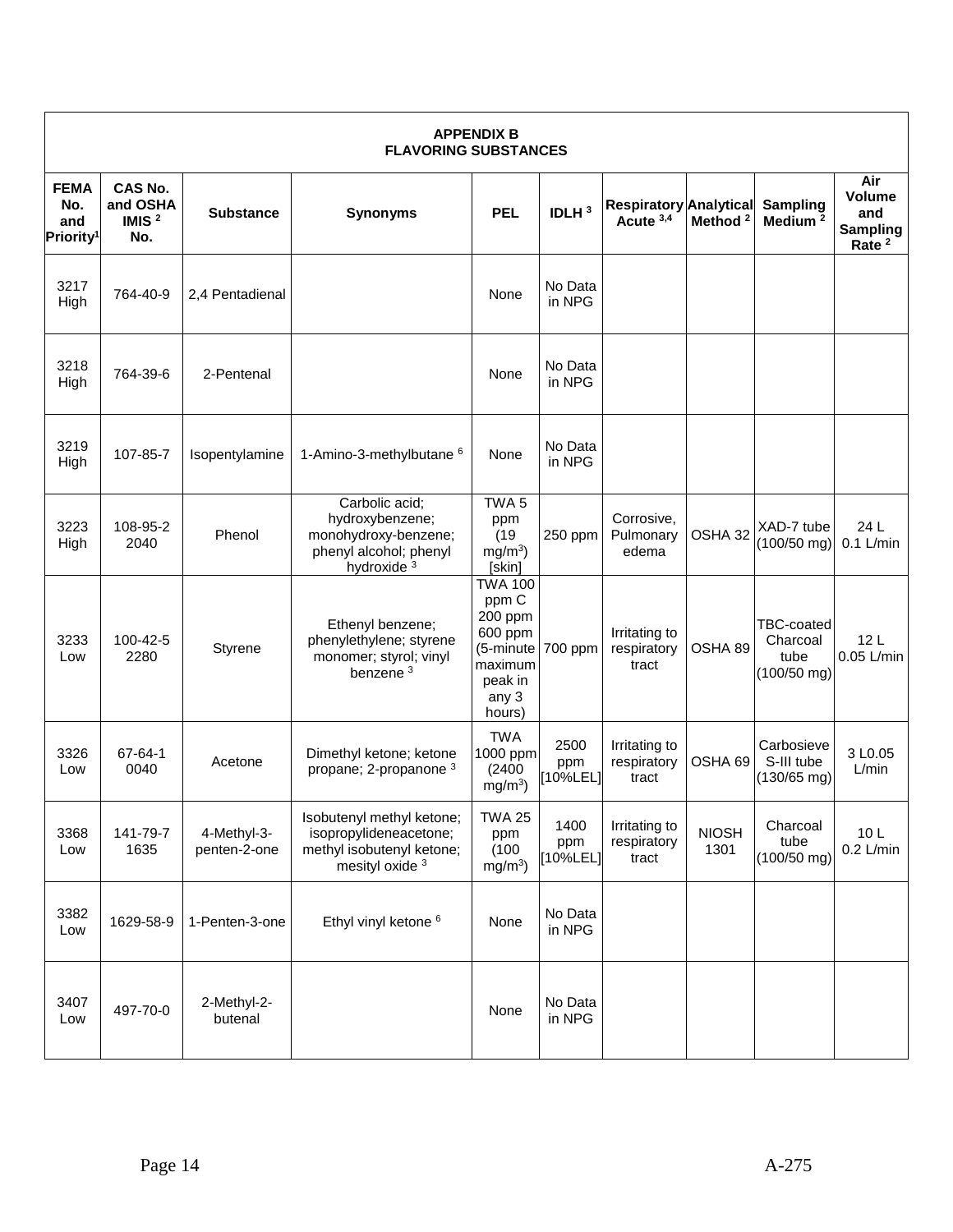| <b>APPENDIX B</b><br><b>FLAVORING SUBSTANCES</b>   |                                        |                              |                                                                                                                                                                                      |                                                        |                   |                                            |                                         |                                                                |                                                              |
|----------------------------------------------------|----------------------------------------|------------------------------|--------------------------------------------------------------------------------------------------------------------------------------------------------------------------------------|--------------------------------------------------------|-------------------|--------------------------------------------|-----------------------------------------|----------------------------------------------------------------|--------------------------------------------------------------|
| <b>FEMA</b><br>No.<br>and<br>Priority <sup>1</sup> | CAS No.<br>and OSHA<br>IMIS $2$<br>No. | <b>Substance</b>             | <b>Synonyms</b>                                                                                                                                                                      | <b>PEL</b>                                             | IDLH <sup>3</sup> | <b>Respiratory Analytical</b><br>Acute 3,4 | Method <sup>2</sup>                     | <b>Sampling</b><br>Medium <sup>2</sup>                         | Air<br>Volume<br>and<br><b>Sampling</b><br>Rate <sup>2</sup> |
| 3417<br>Low                                        | 625-33-2                               | 3-Penten-2-one               | Ethylidene acetone; methyl<br>propenyl keto <sup>6</sup>                                                                                                                             | None                                                   | No Data<br>in NPG |                                            |                                         |                                                                |                                                              |
| 3478<br>Low                                        | 109-79-5<br>0480                       | 1-Butanethiol                | Butanethiol; n-butanethiol;<br>1-mercaptobutane; n-butyl<br>mercaptan <sup>3</sup>                                                                                                   | <b>TWA 10</b><br>ppm (35<br>$mg/m3$ )                  | 500 ppm           | Irritating to<br>respiratory<br>tract      | SLTC in-<br>house<br>literature<br>file | Mercuric<br>acetate-<br>coated 37-<br>mm glass<br>fiber filter | 20L<br>$0.2$ L/min                                           |
| 3521<br>High                                       | 107-03-9                               | Propanethiol                 | 3-Mercapto-<br>propane;propane-1-<br>thio;propyl mercaptan; n-<br>propyl mercaptan <sup>3</sup>                                                                                      | None                                                   | No Data<br>in NPG |                                            |                                         |                                                                |                                                              |
| 3523<br>High                                       | 123-75-1                               | Pyrrolidine                  | Azacyclopentane,<br>prolamine, pyrrole,<br>tetrahydro-;<br>tetrahydropyrrole,<br>tetramethyleneimi <sup>6</sup>                                                                      | None                                                   | No Data<br>in NPG |                                            |                                         |                                                                |                                                              |
| 3536<br>Low                                        | 624-92-0                               | Dimethyl<br>disulfide        | Methyl disulfide; dimethyl<br>disulfide; dimethyldisulphide,<br>dimethyldisulfide, disulphide<br>dimethyl; disulfide, dimethyl;<br>2, 3-dithiabutane; DMDS<br>Evolution <sup>6</sup> | None                                                   | No Data<br>in NPG |                                            | SLTC in-<br>house<br>literature<br>file | Charcoal<br>tube<br>$(100/50$ mg)                              | 10L<br>$0.1$ L/min                                           |
| 3537                                               | 108-83-8<br>0924                       | 2,6-Dimethyl-4-<br>heptanone | Diisobutyl ketone; DIBK;<br>sym-diisopropyl acetone;<br>isovalerone; valerone 3                                                                                                      | <b>TWA 50</b><br>ppm (290 500 ppm<br>mg/m <sup>3</sup> |                   | Irritating to<br>respiratory<br>tract      | <b>NIOSH</b><br>1300                    | Charcoal<br>tube<br>$(100/50$ mg)                              | 25 L<br>$0.2$ L/min                                          |
| 3553<br>Low                                        | 78-59-1<br>1538                        | Isophorone                   | Isoacetophorone; 3,5,5-<br>trimethyl-2-cyclohexenone;<br>3,5,5-trimethyl-2-<br>cyclohexen-1-one <sup>3</sup>                                                                         | <b>TWA 25</b><br>ppm (140 200 ppm<br>$mg/m3$ )         |                   | Irritating to<br>respiratory<br>τracτ      | <b>NIOSH</b><br>2508                    | Petroleum-<br>based<br>Charcoal<br>tube<br>$(100/50$ mg)       | 12L<br>$0.2$ L/min                                           |
| 3584<br>Low                                        | 616-25-1                               | 1-Penten-3-ol                | Ethyl vinyl carbinol; 1-<br>pentenol-3 <sup>6</sup>                                                                                                                                  | None                                                   | No Data<br>in NPG |                                            |                                         |                                                                |                                                              |
| 3646<br>Low                                        | 107-86-8                               | 3-Methyl-2-<br>butenal       | 3-Methyl-2-butenal; 3, 3-<br>dimethylacrylaldehyde; 3, 3-<br>dimethylacrolein; 3-<br>methylcrotonaldehyde;<br>senecioaldehyde <sup>6</sup>                                           | None                                                   | No Data<br>in NPG |                                            |                                         |                                                                |                                                              |
| 3647<br>Low                                        | 556-82-1                               | 3-Methyl-2-<br>buten-1-ol    | 2-Buten-1-ol, 3-methyl-;<br>dimethylallyl alcohol;<br>gamma, gamma-<br>dimethylallyl alcohol; 3, 3-<br>dimethylallyl alcohol; prenol;<br>prenyl alcohol <sup>6</sup>                 | None                                                   | No Data<br>in NPG |                                            |                                         |                                                                |                                                              |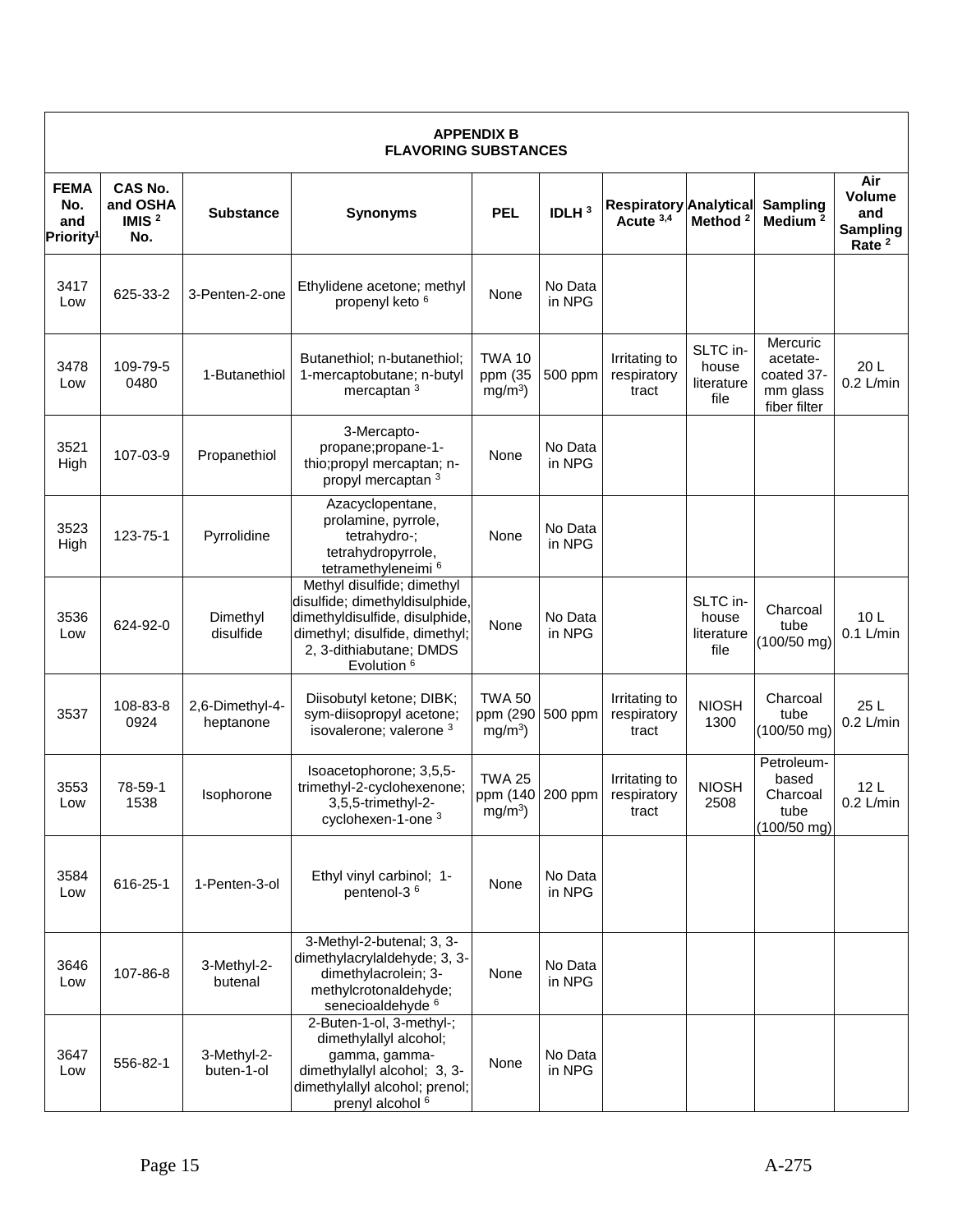| <b>APPENDIX B</b><br><b>FLAVORING SUBSTANCES</b>   |                                               |                            |                                                                                              |                                                             |                   |                                                              |                       |                                                                                                                                                                                                        |                                                                     |
|----------------------------------------------------|-----------------------------------------------|----------------------------|----------------------------------------------------------------------------------------------|-------------------------------------------------------------|-------------------|--------------------------------------------------------------|-----------------------|--------------------------------------------------------------------------------------------------------------------------------------------------------------------------------------------------------|---------------------------------------------------------------------|
| <b>FEMA</b><br>No.<br>and<br>Priority <sup>1</sup> | <b>CAS No.</b><br>and OSHA<br>IMIS $2$<br>No. | <b>Substance</b>           | <b>Synonyms</b>                                                                              | <b>PEL</b>                                                  | IDLH <sup>3</sup> | <b>Respiratory Analytical</b><br>Acute 3,4                   | Method <sup>2</sup>   | Sampling<br>Medium <sup>2</sup>                                                                                                                                                                        | Air<br><b>Volume</b><br>and<br><b>Sampling</b><br>Rate <sup>2</sup> |
| 3667<br>Low                                        | 101-84-8<br>2047                              | Diphenyl ether             | Diphenyl oxide; phenoxy<br>benzene; phenyl oxide;<br>phenyl ether 3                          | TWA1<br>ppm $(7)$<br>$mg/m3$ )                              | 100 ppm           | Irritating to<br>respiratory<br>tract                        |                       | SLTC in- XAD-7 tube<br>house file $(100/50$ mg)                                                                                                                                                        | 20L<br>$0.2$ L/min                                                  |
| 3779<br>High                                       | 7783-06-4<br>1480                             | Hydrogen sulfide           | Hydrosulfuric acid; sewer<br>gas; sulfuretted hydrogen 3                                     | C 20 ppm<br>50 ppm<br>$[10 -$<br>minute<br>maximum<br>peak] | 100 ppm           | Irritating to<br>respiratory<br>tract,<br>Pulmonary<br>edema | <b>OSHA</b><br>1008   | Special<br>sampling<br>tube<br>containing<br>uncoated<br><b>GFF</b><br>followed by<br>$Na2CO3 -$<br>coated GFF<br>followed by<br>two AgNO <sub>3</sub><br>coated silica<br>gel beds<br>(200/200<br>mg) | 7.5L<br>$0.5$ L/min<br>ceiling<br>5L<br>$0.5$ L/min<br>Peak         |
| 3860<br>Low                                        | 624-89-5                                      | Methyl ethyl<br>sulfide    |                                                                                              | None                                                        | No Data<br>in NPG |                                                              |                       |                                                                                                                                                                                                        |                                                                     |
| 3897<br>High                                       | 75-33-2<br>S248                               | 2-Propanethiol             | Isopropanethiol; 2-<br>propanethion; 2-<br>mercaptopropane <sup>3</sup>                      | None                                                        | No Data<br>in NPG |                                                              |                       |                                                                                                                                                                                                        |                                                                     |
| 3898<br>High                                       | 5724-81-2                                     | 1-Pyroroline               |                                                                                              | None                                                        | No Data<br>in NPG |                                                              |                       |                                                                                                                                                                                                        |                                                                     |
| 3909<br>Low                                        | 108-94-1<br>0830                              | Cyclohexanone              | Anone; cyclohexyl ketone;<br>pimelic ketone <sup>3</sup>                                     | <b>TWA 50</b><br>ppm (200<br>$mg/m3$ )                      | 700 ppm           | Irritating to<br>respiratory<br>tract                        | OSHA <sub>1</sub>     | Chromosorb<br>106 tube<br>$(100/50$ mg)                                                                                                                                                                | 10 <sub>L</sub><br>$0.2$ L/min                                      |
| 3946<br>Low                                        | 583-60-8<br>1765                              | 2-Methylcyclo-<br>hexanone | o-Methylcyclohexanone <sup>3</sup>                                                           | <b>TWA 100</b><br>ppm (460<br>$mg/m3$ )<br>[skin]           | 600 ppm           | Irritating to<br>respiratory<br>tract                        | <b>NIOSH</b><br>2521  | Porapak Q<br>tube<br>$(150/75$ mg)                                                                                                                                                                     | 6 L<br>0.05 L/min                                                   |
| 3965<br>Low                                        | 78-96-6<br>A606                               | 1-Amino-2-<br>Propanol     | Isopropanolamine; 1-<br>aminopropan-2-ol;<br>aminopropyl alcohol; 2-<br>hydroxypropylamine 3 | None                                                        | No Data<br>in NPG |                                                              | <b>OSHA</b><br>PV2122 | NTIC-<br>coated<br>XAD-2 tube<br>$(80/40$ mg)                                                                                                                                                          | 20L<br>$0.1$ L/min                                                  |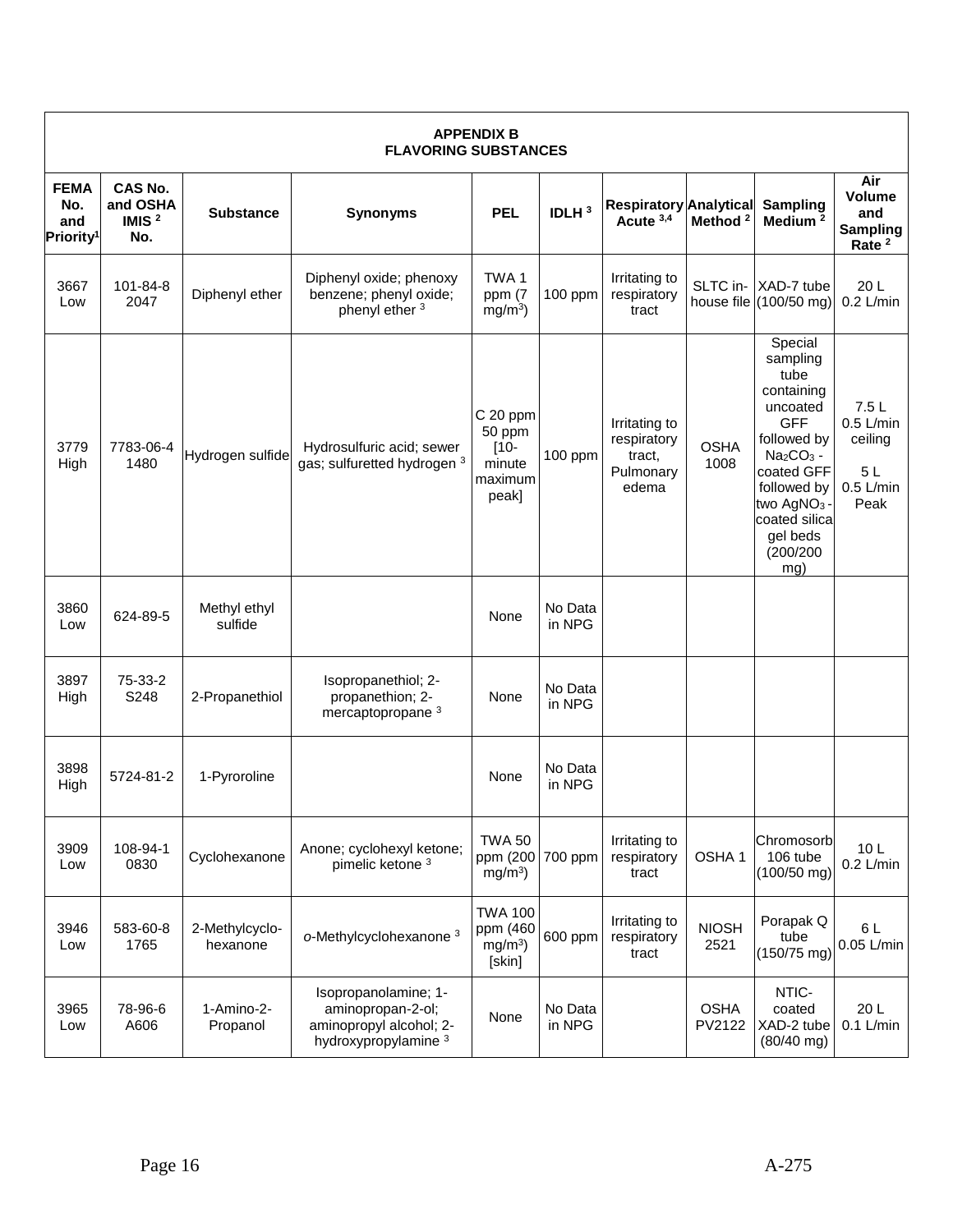| <b>APPENDIX B</b><br><b>FLAVORING SUBSTANCES</b>   |                                               |                                                                        |                                      |             |          |                                            |                       |                                           |                                                                     |  |
|----------------------------------------------------|-----------------------------------------------|------------------------------------------------------------------------|--------------------------------------|-------------|----------|--------------------------------------------|-----------------------|-------------------------------------------|---------------------------------------------------------------------|--|
| <b>FEMA</b><br>No.<br>and<br>Priority <sup>1</sup> | <b>CAS No.</b><br>and OSHA<br>IMIS $2$<br>No. | <b>Substance</b>                                                       | <b>Synonyms</b>                      | <b>PEL</b>  | IDLH $3$ | <b>Respiratory Analytical</b><br>Acute 3,4 | Method <sup>2</sup>   | Sampling<br>Medium <sup>2</sup>           | Air<br><b>Volume</b><br>and<br><b>Sampling</b><br>Rate <sup>2</sup> |  |
|                                                    | <b>Not</b><br>applicable<br>9135              | Particulates not<br>otherwise<br>regulated (Total<br>Dust)             | <b>PNOR</b><br>(Total Dust)          | 15 mg/m $3$ |          |                                            | <b>OSHA</b><br>PV2121 | Tared 37-<br>mm low-<br>ash PCV<br>filter | 960 L<br>$2.0$ L/min                                                |  |
|                                                    | Not<br>applicable<br>9130                     | Particulates not<br>otherwise<br>regulated<br>(Respirable<br>Fraction) | <b>PNOR</b><br>(Respirable Fraction) | 5 mg/m $3$  |          |                                            | <b>OSHA</b><br>PV2121 | Tared 37-<br>mm low-<br>ash PCV<br>filter | $10-mm$<br><b>Nylon</b><br>Cyclone;<br>816L<br>1.7 $L/min$          |  |

† OSHA Method PV2118 is suitable for diacetyl, but it would be more convenient to use either OSHA Method 1012 or Method 1013.

#### Notes / References:

- <sup>1</sup> The high/low priority notations were assigned by the Flavor and Extract Manufacturers Association (FEMA). The priority levels were assigned based on inhalation exposure data, chemical structure, and volatility. FEMA stated that the higher priority chemicals pose a greater risk of respiratory injury, whereas, the lower priority chemicals pose a hazard only in more extreme circumstances of exposure. {Ref:17}
- <sup>2</sup> OSHA Chemical Sampling Information http://osha.gov/dts/chemicalsampling/toc/toc\_chemsamp.html
- <sup>3</sup> NIOSH Pocket Guide to Chemical Hazards. http://www.cdc.gov/niosh/npg/
- 4 International Chemical Safety Cards. http://www.cdc.gov/niosh/ipcs/ipcscard.html
- <sup>5</sup> Lewis, R.J. *Hawley's Condensed Chemical Dictionary,* 14th Edition [CD-ROM] Wiley Interscience: New York, 2002.
- <sup>6</sup> ChemWatch Material Safety Data Sheet. http://osha.chemwatch.us/ (accessed May 22, 2007 by paid subscription).

7, 8 Air samples for both diacetyl and acetoin are collected on two single-section sampling tubes connected in series with flexible tubing. The two sampling tubes must be protected from light because light will decompose diacetyl and acetoin. If the protective tube cover is opaque it may be sufficient to protect the sampling tubes from light, otherwise wrap the sampler with aluminum foil. The two tubes must be separated, capped, and protected from light with aluminum foil or other opaque material after sampling. Two methods were fully validated at different levels for the analysis of samples; both diacetyl and acetoin are determined simultaneously. OSHA Method 1012 has been optimized for levels of about 50 parts-per-billion and uses post sampling chemical derivatization and analysis by gas chromatography with electron capture detection. The other method, OSHA Method 1013, has been streamlined for levels of about 500 parts-per-billion; and uses solvent extraction and analysis by gas chromatography with flame ionization detection. Samples are stable for at least two weeks before analysis; and up to 80% relative humidity in the sampled air has no effect on sample results when the specified sampling and analytical procedures are followed.

9 Persons wishing to sample for diacetyl may find it more convenient to use either OSHA Method 1012 or Method 1013 than OSHA Method PV2118. Methods 1012 and 1013 allow both diacetyl and acetoin to be determined from the same sample and permits a longer sampling time.

NPG = NIOSH Pocket Guide to Chemical Hazards (referenced above).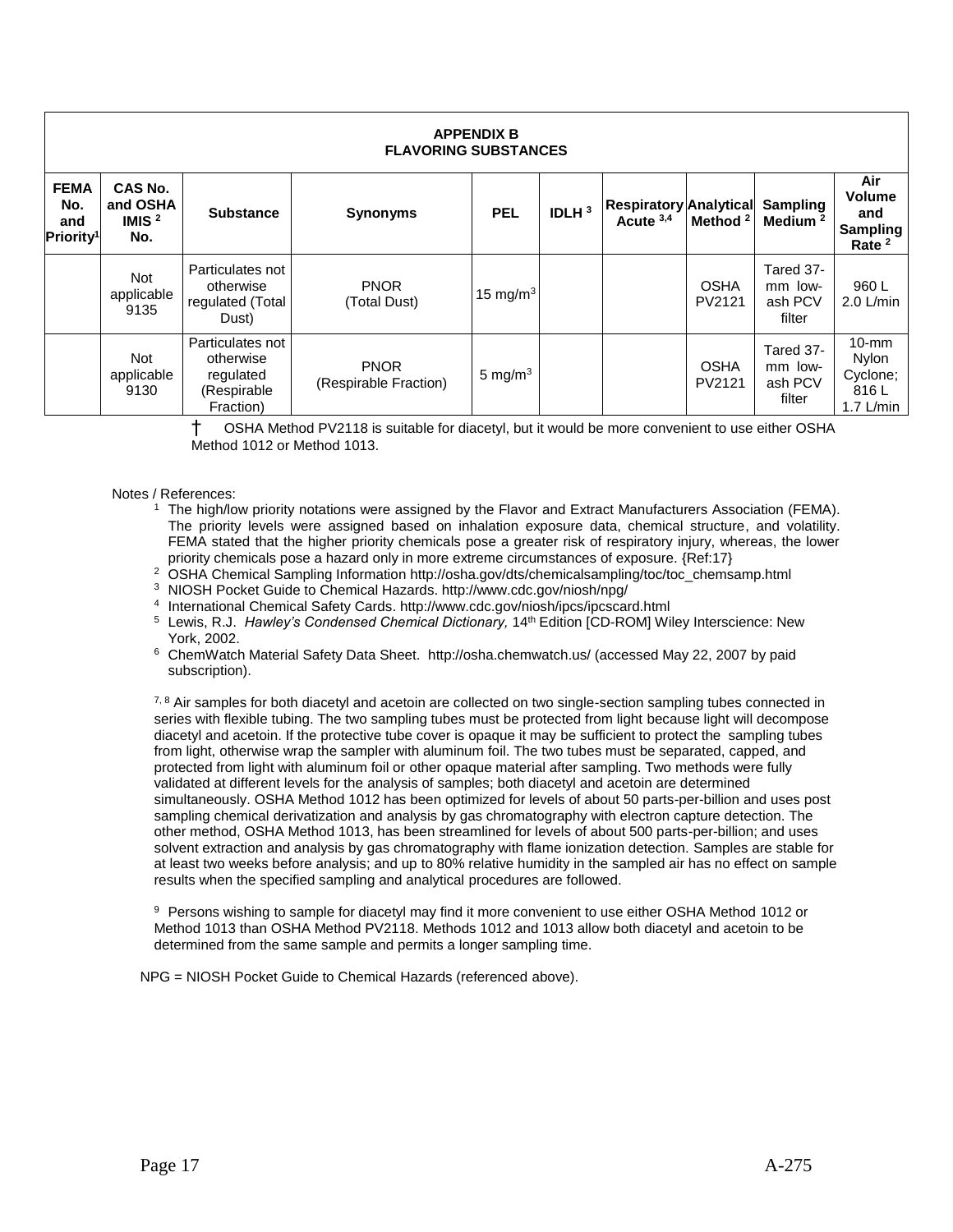### **Appendix C Hazards at Flavoring Manufacturing Workplaces**

### **Introduction**

The Flavor and Extract Manufacturers Association (FEMA) has identified the following conditions when significant exposures to diacetyl or other food flavoring chemicals may occur. However, CSHOs should examine **all** potential exposures, especially in the production room.

### **Production Room**

In the production room, liquid and powdered flavors are formulated by manually scooping or pouring, combining several different chemical ingredients and mixing flavor compounds with food ingredients. Most often, open containers are used to pour and measure these ingredients, which are then transferred to open tanks for liquid flavorings, or blenders for powdered flavorings. In some instances, the flavoring is heated repeatedly, mixed, and then reheated again.

The following work practices can greatly reduce employee exposure to diacetyl and other food flavoring chemicals:

- Mix in fully or partially closed containers with local ventilation.
- Pipe, rather than pour, liquid flavoring substances into mixing containers.
- When pouring is necessary, pour slowly and carefully to prevent spilling.
- When possible, transfer liquids into mixing containers below the surface of solutions to minimize splashing.
- Pour powdered flavors slowly and close to the mixing container to minimize airborne particulates.
- Provide cold storage for flavoring chemicals to reduce evaporative emissions from pouring.
- When feasible, use a closed transfer process.
- Use lids on mixing and holding tanks while not in use.
- Add the powdered ingredients last to the liquid mixture, minimizing airborne particles.

# **Laboratory**

Research and development (RD) and quality assurance and control laboratories provide opportunities for exposure to flavoring chemicals. NIOSH recommends using laboratory exhaust hoods whenever employees are required to handle open containers of flavoring chemicals.

# **Spray-Dry Manufacturing Process**

The spray-drying manufacturing process is a process in which a flavor is attached to a carbohydrate substrate. This process includes flavors such as fruit, dairy, and savory flavors. In their finished form, the spray dried flavors are powders, and this process provides opportunities for inhalation exposure. Other sources of exposure during this process include blending and collecting powder product from the ribbon blender.

NIOSH recommends the following:

- Securing the top of the product bag to the outlet of the blender when unloading.
- Using a continuous liner to provide a continuous pull-down bag to contain any dust generated during collection.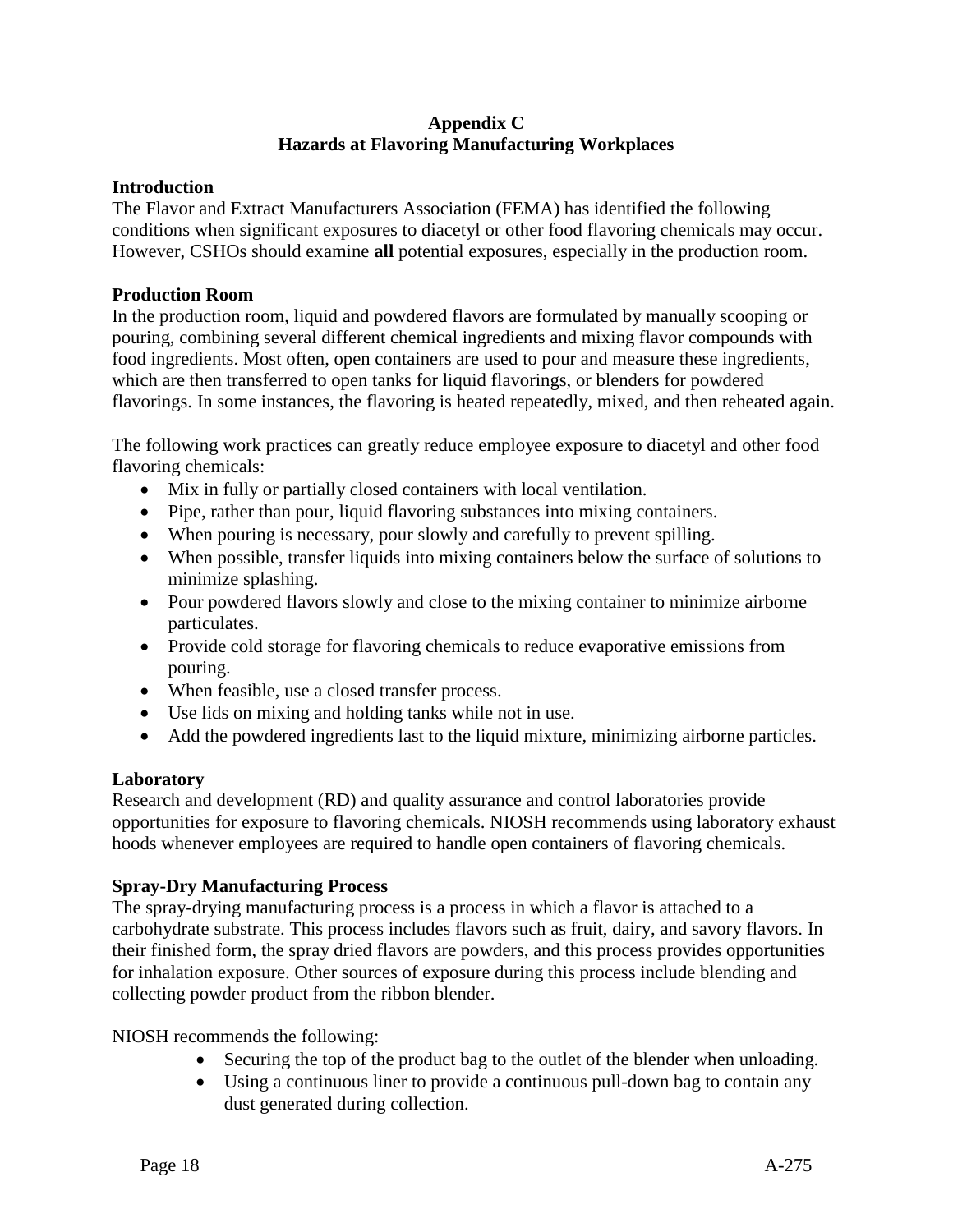Using a local exhaust ventilation hood around the outlet to contain potential dust emissions.

# **Cleaning Operations**

Tanks or other vessels that contain liquid flavors or mixtures are cleaned with steam or heated water. Tanks or vessels that contain powdered flavoring most often are cleaned with compressed air. These cleaning methods can result in increased exposures to employees. The cleaning areas should be isolated and contained to prevent the dissemination of airborne food flavoring chemicals. FEMA recommends an automated cleaning process, while NIOSH recommends that during cleaning, an initial wash down of the tank or vessel be done with cold water, followed by a rinse with warm water.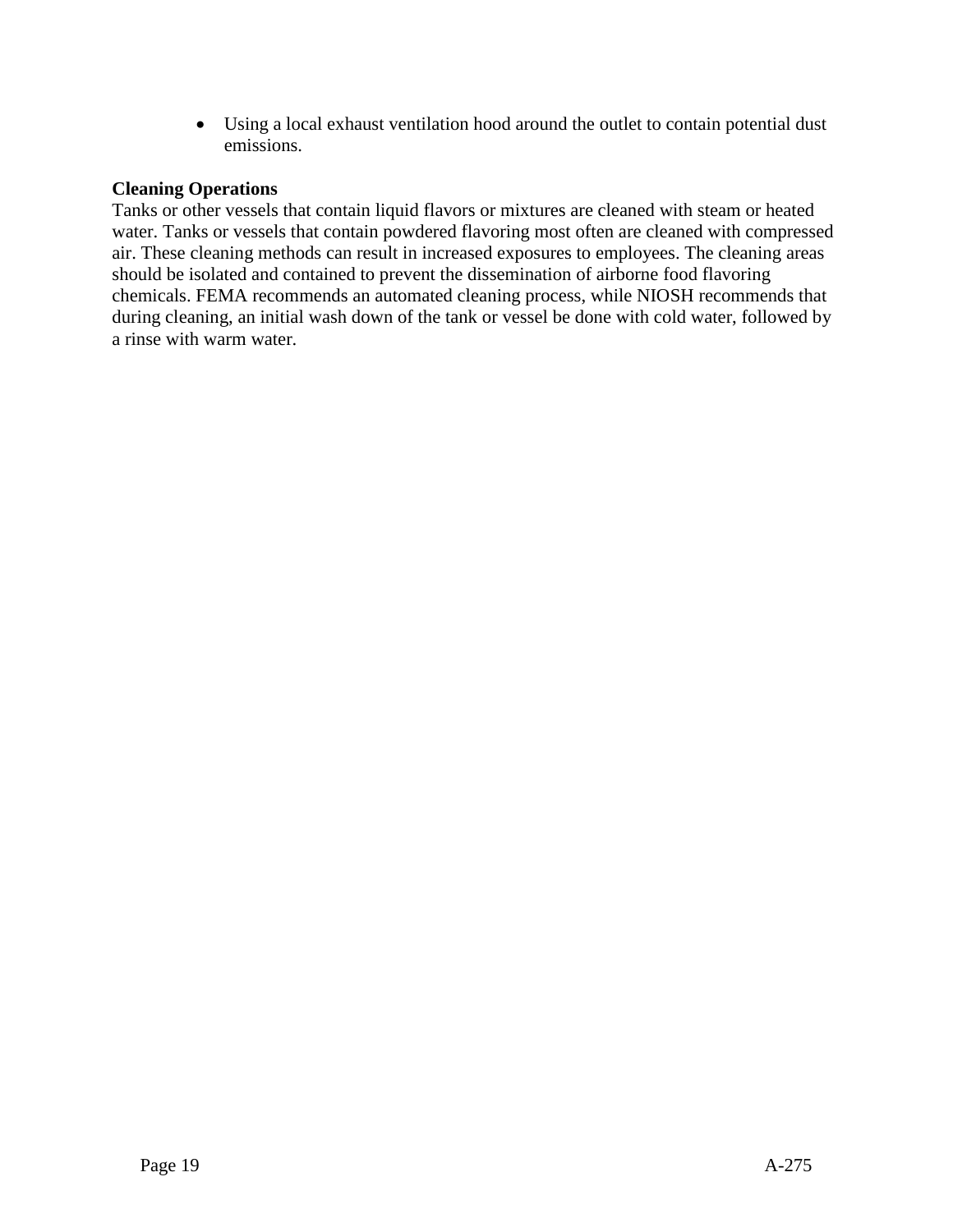### **Appendix D CSHO Guidance for Employee Interviews**

This appendix contains some questions that may assist CSHOs during employee interviews. The questions do not need to be asked verbatim, but they can guide the interview and may help assess employee health issues in the flavoring manufacturing industry**. It is very important to ask employees questions about a history of cough or breathing problems, and specifically ask if employees have ever been diagnosed with airways obstruction or bronchiolitis obliterans.**  Please be aware that the answers to some of these questions may contain privileged medical information, which must be maintained to ensure employee confidentiality. The CSHO should also inform the employee that they are not a medical professional and cannot provide medical advice, diagnosis, or treatment to the employee.

- A. Smoking History
	- **1. Do you currently smoke or have you smoked in the past? (If yes, ask how many packs per day, how long have you smoked, and when did you quit.)**
- B. Eye and Skin Irritation

**Ask the employee about eye and skin irritation, and ask if the employee associates any symptoms with workplace exposure. For example:**

- **1. Since working at the plant, have you had any symptoms of eye irritation, such as watery, red, burning, or itching eyes?**
- **2. Is there any exposure at work that you associate with eye irritation?**
- **3. Have you seen a doctor for eye irritation? If yes, were you given a specific diagnosis?**
- **4. Since working at this plant have you developed any skin problems, such as itching, rash, eczema, blisters, or burns?**
- **5. Is there any exposure at work that you associate with skin problems?**
- **6. Have you seen a doctor for skin problems? If yes, were you given a specific diagnosis?**
- C. Respiratory Symptoms and History

**Ask the employee about respiratory symptoms and ask if the employee associates any symptoms with workplace exposures.** Be sure to specifically ask employees about breathing difficulty and coughing.

**1. Do you usually have a cough? If yes, when did the cough start?**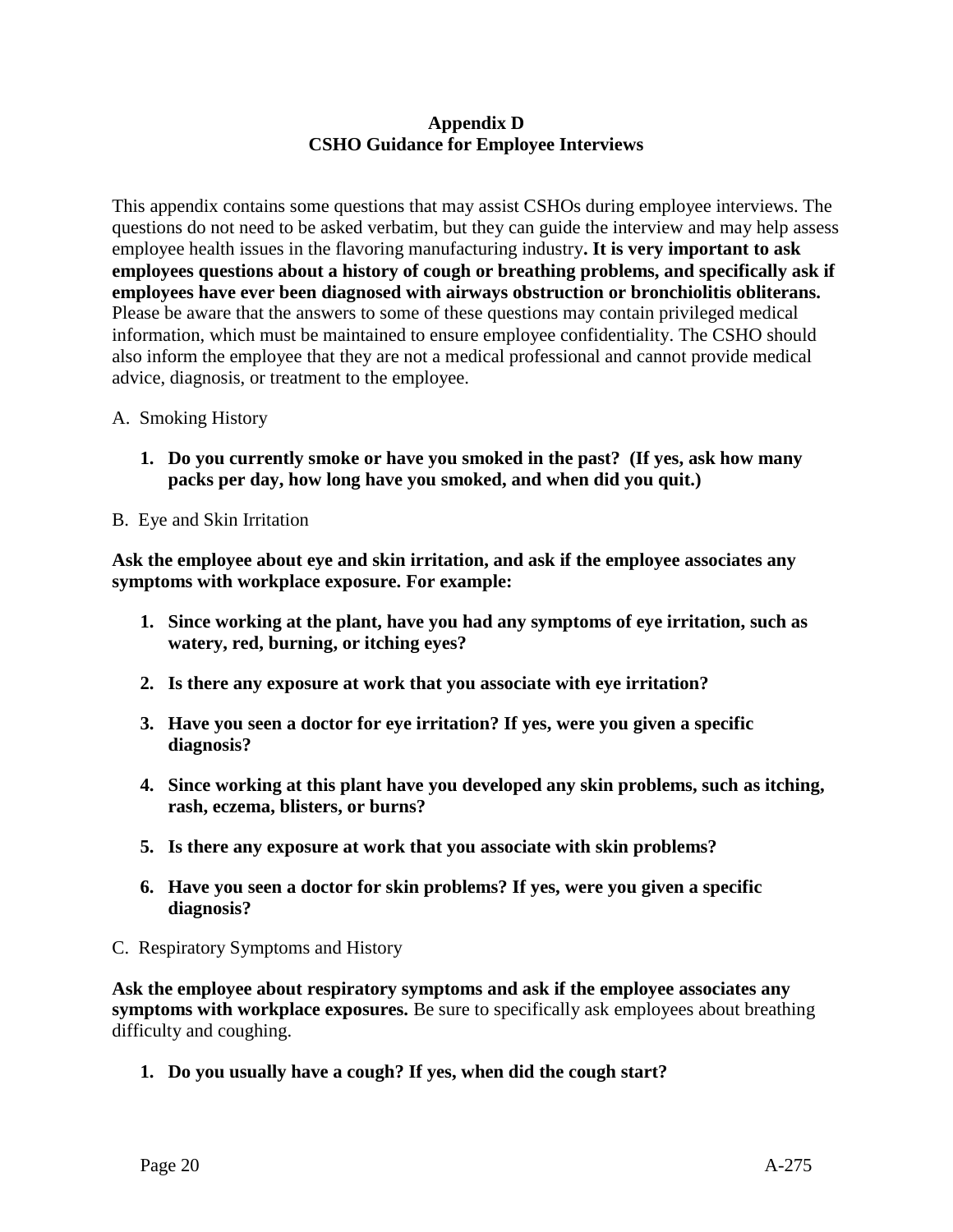- **2. Have you seen a doctor for your cough? If yes, were you given a specific diagnosis?**
- **3. Have you ever had any symptoms of wheezing when you breathe? If yes, when did the wheezing start?**
- **4. Have you seen a doctor for your wheezing? If yes, were you given a specific diagnosis?**
- **5. Have you developed any trouble with your breathing, or do you ever feel short of breath? If yes, when did this start?**
- **6. How often do you have trouble with your breathing?**
- **7. Does it ever get completely better?**
- **8. Do you have breathing trouble when walking up a slight hill, going up a flight of stairs, or hurrying on level ground? If yes, describe when you have breathing difficulty.**
- **9. Have you seen a doctor for your breathing problems? If yes, were you given a specific diagnosis?**
- **10. Is there any exposure at work that you associate with any of your respiratory symptoms?**

**Ask employee if they have a history of any lung disease.** Be sure to specifically ask about any diagnosis of airways obstruction and bronchiolitis obliterans.

- **1. Have you ever been diagnosed by a doctor with any lung or respiratory disease? For example: bronchitis, chronic bronchitis, pneumonia, emphysema, asthma, reactive airways disease.**
- **2. If yes, what is your diagnosis and when were you diagnosed?**
- **3. If yes, are you currently seeing a physician for this condition?**
- **4. Have you ever been told by a doctor that you had airways obstruction or bronchiolitis obliterans?**
- **5. Have you ever been told you had a lung disease or lung condition related to workplace exposures, including exposure to food flavorings containing diacetyl?**

Ask employee about former co-workers who developed respiratory illnesses.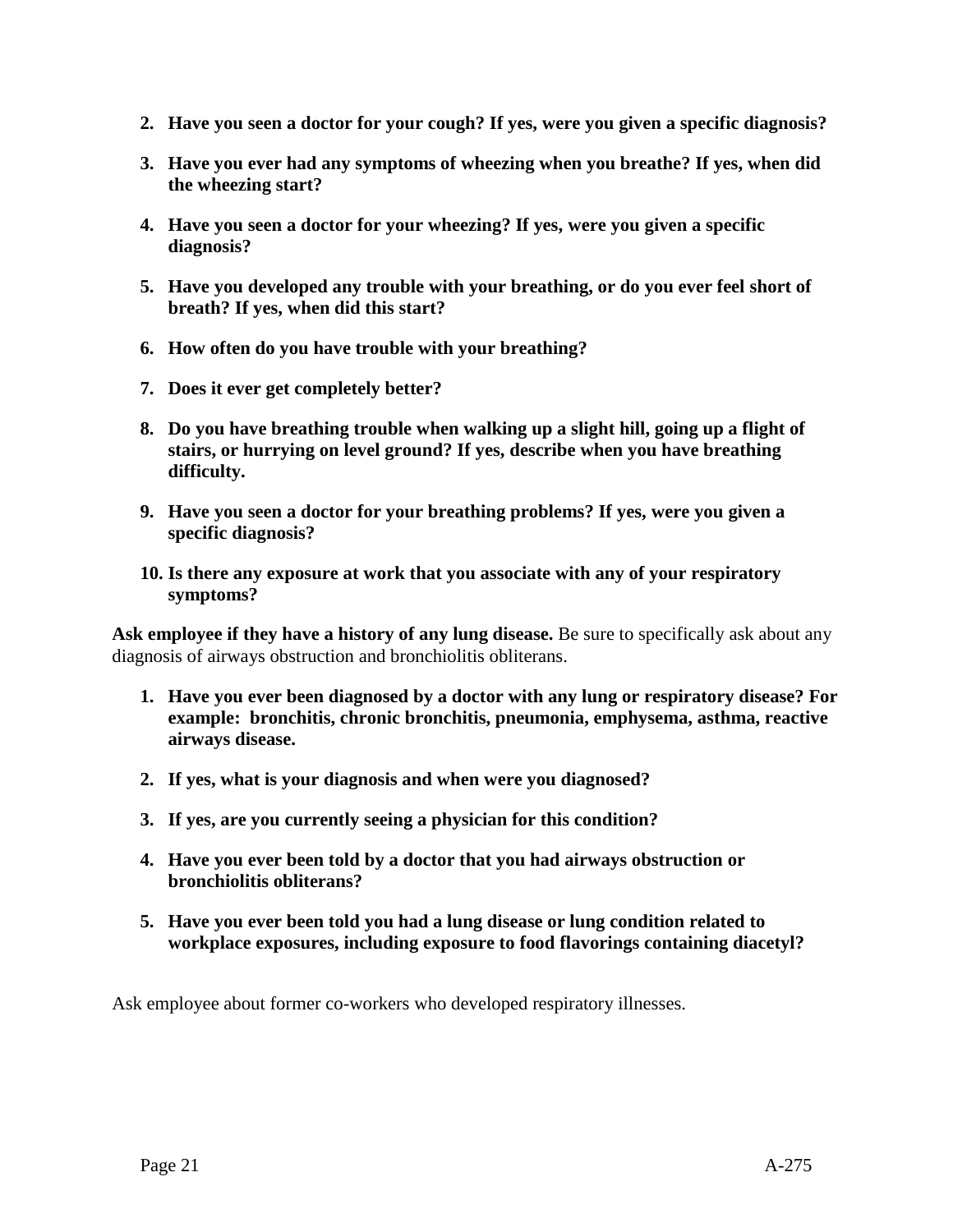### **Appendix E Recommended Engineering and Work Practice Controls**

- 1. Engineering and work practice controls are the primary methods for controlling exposures to hazardous flavoring chemicals in the workplace. They include local exhaust and general dilution ventilation, isolation of process or source, and restricted access to areas where the chemicals are used or stored.
	- NOTE: NIOSH recommends that the use of respiratory protection be **mandatory** for all mixers and employees entering the mixing room until the production process is reengineered or enclosed to eliminate exposures to flavoring chemicals.
- 2. CSHOs should investigate the employer's process to determine whether any of the following recommended engineering and work practice controls, which have been shown to help reduce employee exposures to flavoring chemicals, are being used where applicable. CSHOs should also investigate if control measures not listed below have been implemented. Recommended controls include:
	- a. Isolating flavoring production areas from the rest of the plant using walls, doors, or other appropriate barriers.
	- b. Equipping the production room and other areas where flavorings are handled with a separate ventilation system and ensuring that negative air pressure  $(0.04 \text{ w.g.} \pm 0.02$ w.g. relative to the rest of the plant) is maintained in those areas. This will control the outward migration of contaminated air to adjacent areas of the plant.
	- c. Installing movable exhaust hoods (flexible exhaust ducts) and ensuring the movable local exhaust ventilation (LEV) can be used where powder or liquid flavorings are manually blended, weighed, mixed, poured, transferred, packed, or handled (i.e., tank or blender filling operations, powder dumping operations, drum pouring operations, quality control operations, and compounding operations). The LEV should at a minimum achieve a capture velocity of 100 feet per minute (fpm) between the emission source and hood opening. Direct ventilation exhaust outside of the plant in a manner compliant with environmental regulations.
	- d. Reducing the operating temperature of the holding and mixing tanks to that necessary to prevent solidification of the flavoring mixture (normally  $\leq 120^{\circ}$  F). This aids in reducing the volatilization of components not limited to the butter or food flavorings containing diacetyl and their release into the workroom air.
	- e. Equipping the head space of flavoring blenders and tanks where flavorings are compounded or held in pure form with local exhaust ventilation or using a closed process to transfer flavorings. Ensuring the tank opening is a minimum of 100 fpm across the opening of the tank (face).
	- f. Automating the mixing process.
	- g. Covering the flavoring and finished oil tanks, and ventilating the headspace to reduce emissions into the room.
	- h. Eliminating spillage from overfilling tanks, leaks in seals and fittings, and the manual transfer of materials, all of which have been identified as sources of emissions.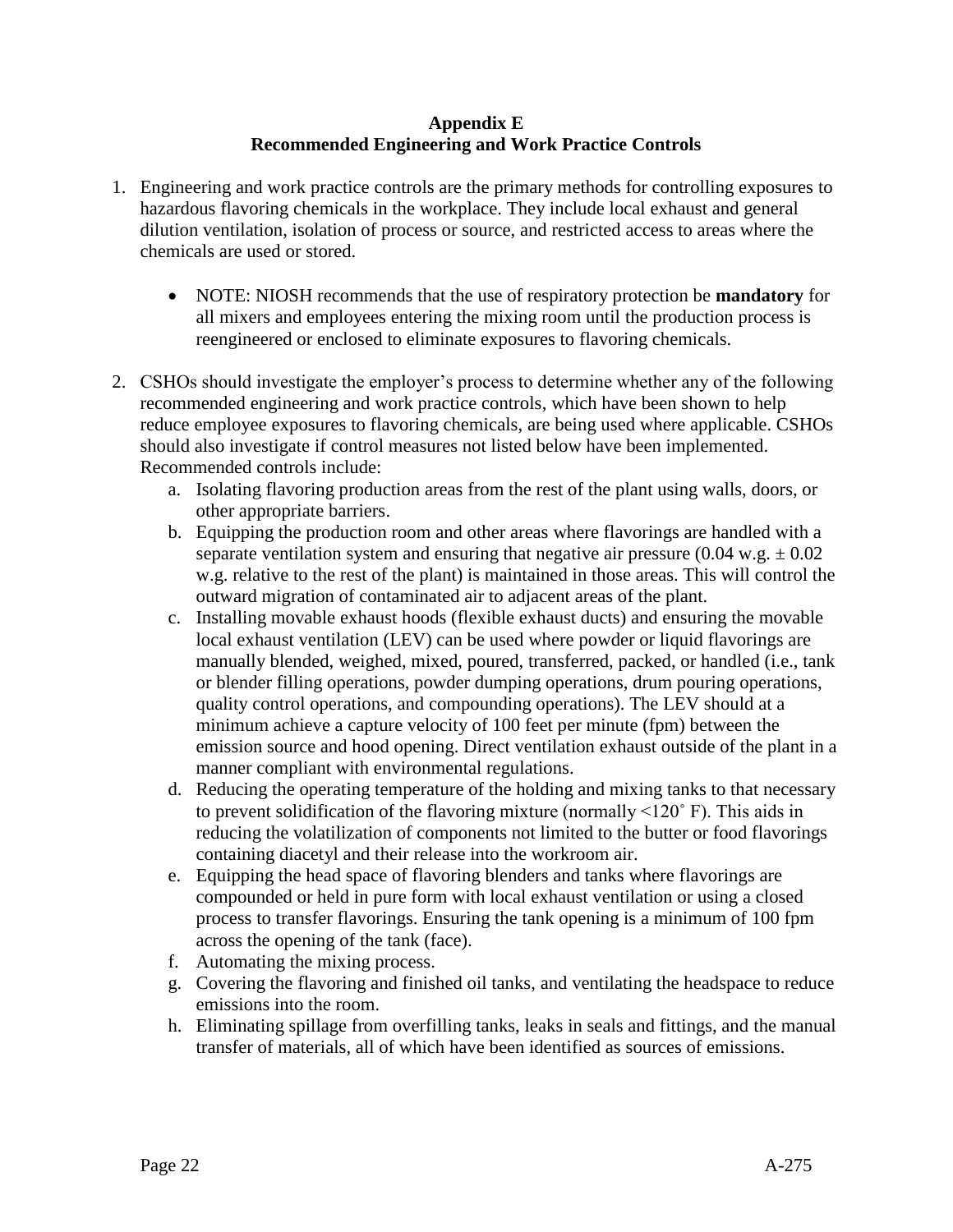- i. Reducing dust exposure during bag dumping by installing commercially available bag dumping stations equipped with local exhaust ventilation (three-sided canopy hood) and bag disposal.
- j Controlling exposure to flavoring powders during collection or dispensing of final product. Collection bags secured to the outlet and continuous liners used with local exhaust ventilation are options to control exposures to flavoring dust and volatile organic compounds (VOC).
- k. Using laboratory hoods in quality control and quality assurance areas where products are compounded or handled and exposure to VOCs or respirable dust may occur. Be sure to maintain a minimum face velocity of 100 fpm across the opening of the hood.
- l. Putting lids on transfer buckets to avoid residual vapor release, placing buckets in a ventilated area following transfer, or pumping flavoring from smaller to larger tanks to avoid manual transfer altogether.
- m. Adding flavorings at room temperature.
- n. If a flavoring must be heated prior to adding it to the flavoring tank or mixing tank, transferring the flavoring to the tank through a pumping system rather than by manual transfer.
- o. Providing additional general dilution ventilation using axial flow wall fans. Note: During the cold months, adequate tempered make-up air is required.
- p. Storing volatile flavoring substances in cooled storage areas with their own air handler that has minimum circulation.
- q. Establishing and instituting standard procedures for cleaning workplace tanks, containers, and spills. Isolating cleaning areas and ensuring that vessels used for powdered flavoring chemicals are not cleaned with compressed air.
- r. When vessel entry is necessary, ensuring compliance with confined spaces entry requirements.
- s. Using a closed system cleaning process, clean-in-place (CIP), for tanks and blenders.
- t. Maintaining good housekeeping in any areas where flavoring chemicals are handled.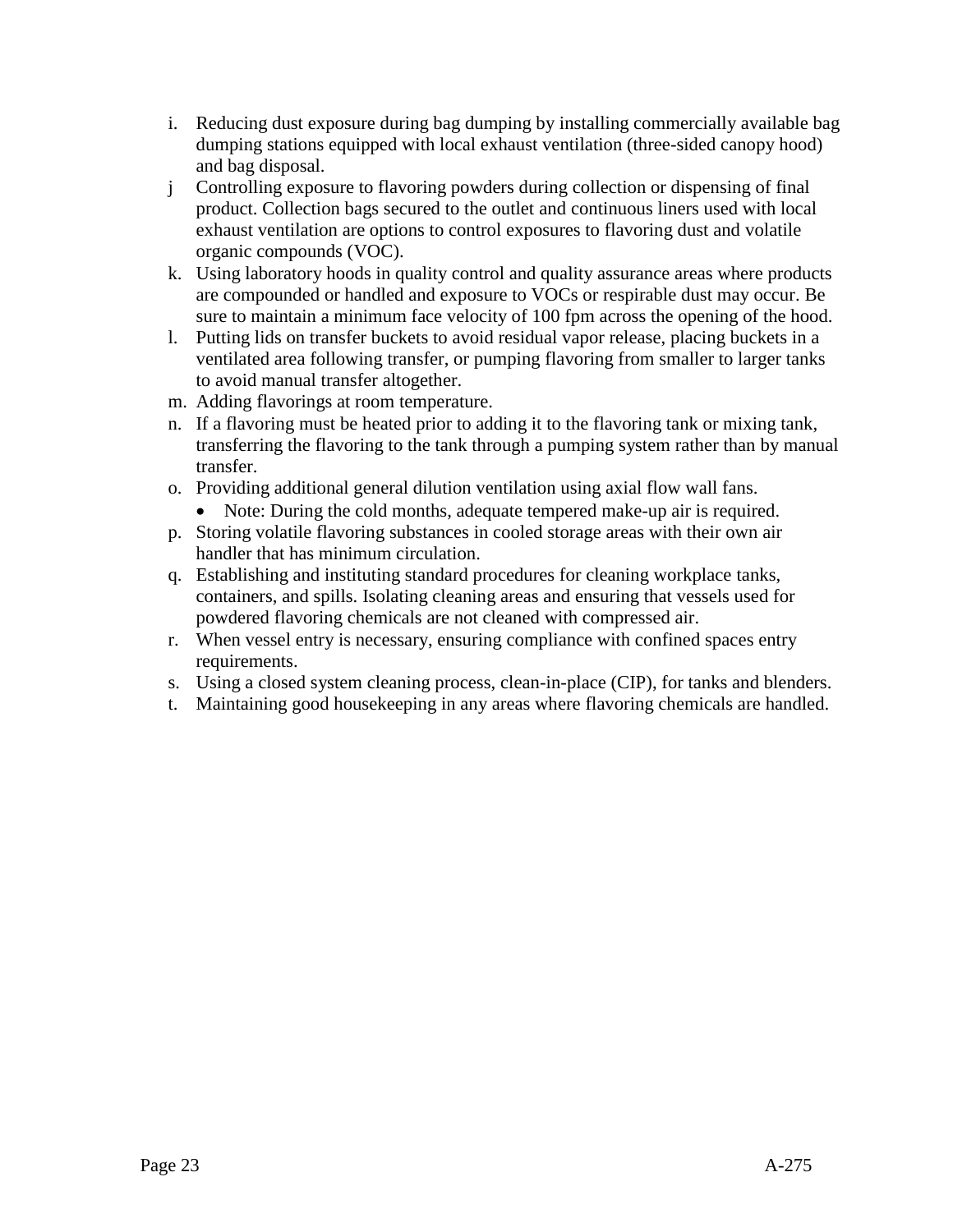# **Appendix F Safety & Health Precautions for Compliance Staff**

### **General**

The CSHO will review the employer's hazard assessment during the opening conference. Special attention shall be given to the PPE required by the employer for his employees. This will help the CSHO know what PPE to wear when entering the facility. A CSHO must be vigilant about wearing PPE that is appropriate for the operations at the establishment.

- 1. CSHOs should avoid all exposure to diacetyl and other food flavoring chemicals to the extent possible.
- 2. If a CSHO's exposure is unavoidable during inspection or sampling activities, the CSHO should wear full-face or half-face with organic vapor cartridges and particulate filter and goggles. In addition, they should wear protective clothing, such as disposable coveralls and protective gloves. If there is any potential skin contact with splashes or particulates, and the CSHO has only a half-face air-purifying respirator (APR), they should also wear chemical splash goggles or a face shield to protect the eyes.
- 3. CSHOs must change their cartridges each day they enter a facility, even if they assume exposure to diacetyl and other food flavoring chemicals is limited. For example if the inspection takes more than one day to complete, then the CSHO must have one set of additional cartridges.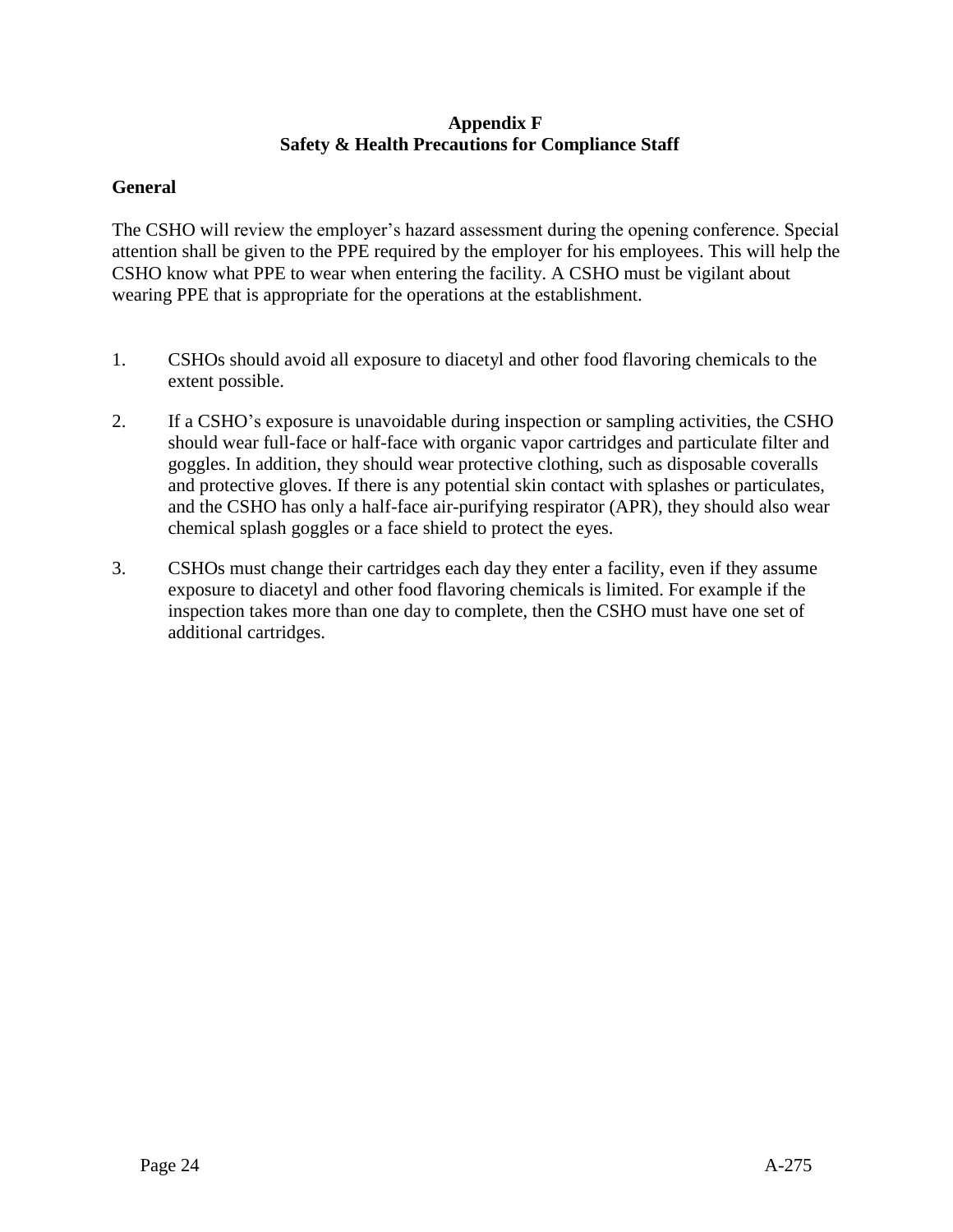### **Appendix G Additional References**

1. Kreiss, K., et al. Clinical bronchiolitis obliterans in employees at a microwave-popcorn plant. New Engl. J. Med. 347(5): 330-338, 2002.

2. NIOSH: Gilster-Mary Lee Corporation - Jasper, Missouri. National Institute for Occupational Safety and Health (NIOSH) Health Hazard Evaluation Report #2000-0401-2991, January 2006.

3. Akpinar-Elci, M., et al. Bronchiolitis obliterans syndrome in popcorn production plant workers. Eur. Respir. J. 24(2): 298-302, 2004.

4. NIOSH Alert: [Preventing Lung Disease in Workers Who Use or Make Flavorings.](http://www.osha.gov/pls/oshaweb/owaredirect.html?p_url=http://www.cdc.gov/niosh/docs/2004-110/) Department of Health and Human Services (DHHS), National Institute for Occupational Safety and Health (NIOSH) Publication No. 2004-110.

5. Kanwal, R., et al. Evaluation of flavorings-related lung disease risk at six microwave popcorn plants. J. Occup. Environ. Med. 48(2): 149-157, 2006.

6. Centers for Disease Control and Prevention. Fixed obstructive lung disease among workers in the flavoring-manufacturing industry --- California, 2004 - 2007. MMWR Weekly 56(16): 389- 393, 2007.

7. Kanwal NIOSH. Report on Severe Fixed Obstructive Lung Disease in Workers at a Flavoring Manufacturing Plant. National Institute for Occupational Safety and Health (NIOSH) Health Hazard Evaluation Report #2006-0303-3043, April 2007.

8, NIOSH, Interim Report. National Institute for Occupational Safety and Health (NIOSH) Health Hazard Evaluation Report #2007-0033, March 29, 2007.

9. Hendrick, DJ. 2008. "Popcorn Worker's Lung" in Britain in a man making potato crisp flavoring. Thorax. 63:267-268.

10. van Rooy, F., et al. Bronchiolitis Obliterans Syndrome in Chemical Workers Producing Diacetyl for Food Flavorings. Am J of Respir and Crit Care Med. Sep 1;176(5): 498-504, 2007.

11. Kreiss, K., Flavoring-related bronchiolitis obliterans. Curr. Opin. Allergy Clin. Immunol 7:162-167, 2007

12. Kanwal R., Bronchiolitis obliterans in workers exposed to flavoring chemicals. Curr Opin Pulm Med. 2008 Mar;14(2):141-6

13. Simoes, E., et al. [Fixed Obstructive Lung Disease in Workers at a Microwave Popcorn](http://www.osha.gov/pls/oshaweb/owaredirect.html?p_url=http://www.cdc.gov/mmwr/preview/mmwrhtml/mm5116a2.htm)  [Factory –](http://www.osha.gov/pls/oshaweb/owaredirect.html?p_url=http://www.cdc.gov/mmwr/preview/mmwrhtml/mm5116a2.htm) Missouri 2000-2002. MMWR 51(16): 345-347, 2002.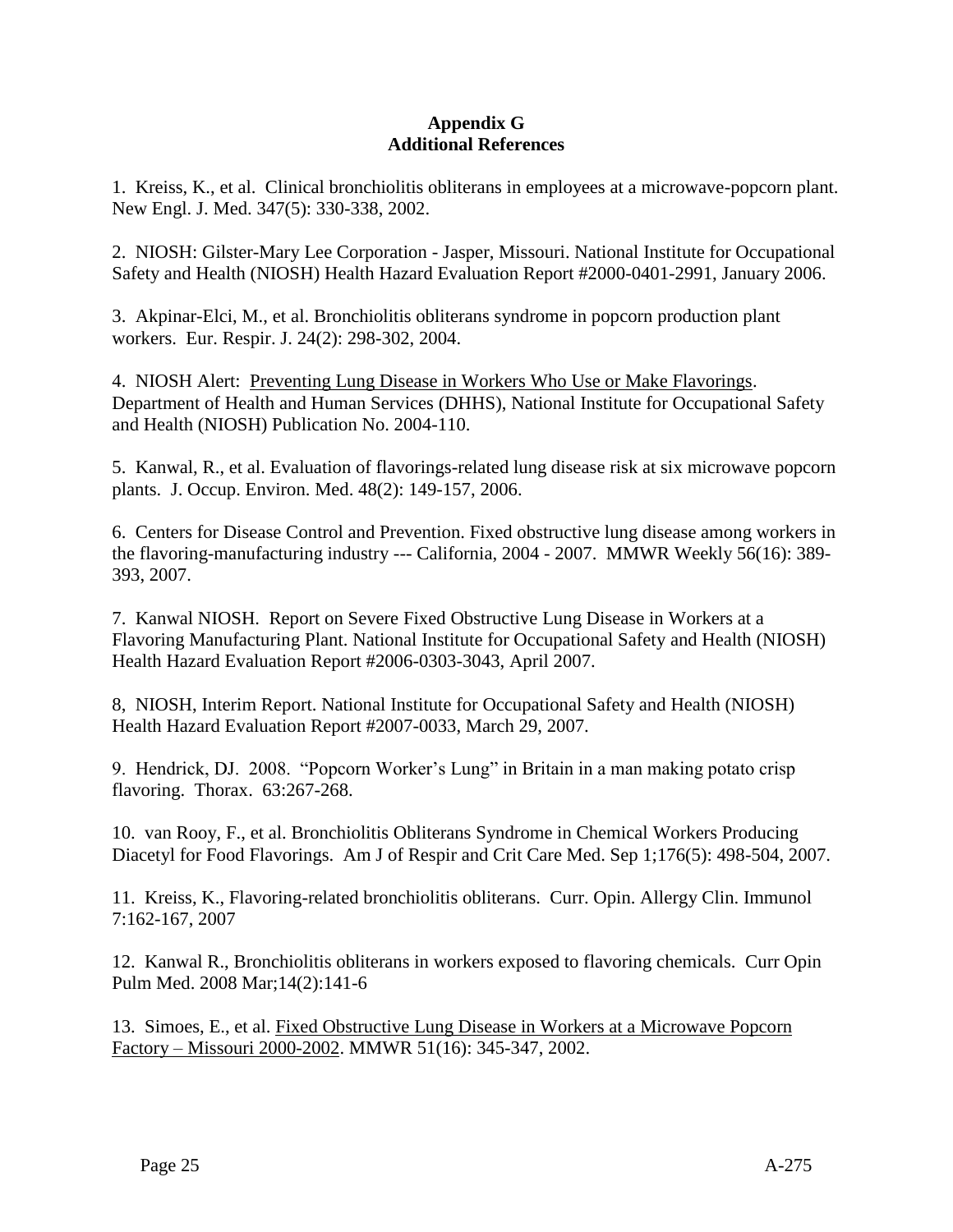14. Chan A, Allan R,. Bronchiolitis obliterans: an update. Current Opinion in Pulmonary Medicine. Mar;10(2): 133-141, 2004.

15. King, T., Jr., Overview of bronchiolitis. Clin. Chest Med. 14(4): 607-610, 1993.

16. Kreiss, K. Occupational Bronchiolitis Obliterans Masquerading as COPD. Am J of Resp and Crit Care Med. Sep 1;176(5): 498-504, 2007.

17. FEMA: Respiratory Health and Safety in the Flavor Manufacturing Workplace. The Flavor and Extract Manufacturing Association of the United States, August 2004.

18. National Library of Medicine: Hazardous Substances Data Bank: Diacetyl. http://toxnet.nlm.nih.gov (Retrieved November 7, 2006.)

19. OSHA Safety and Health Topics: Chemical Sampling Information: Diacetyl. [http://www.osha.gov/dts/ampling/data/CH\\_231710.html](http://www.osha.gov/dts/chemicalsampling/data/CH_231710.html) (Retrieved November 27, 2006.)

20. Riordan, J.F. Arginyl residues and anion binding sites in proteins. Mol. Cell. Biochem. 26(2): 71-92, 1979.

21. Borders, C.L., Jr., et al. Essentiality of the active site arginine residue for the normal catalytic activity of Cu, Zn superoxide dismutase. Biochem. J. 230(3): 771-776, 1985.

22. Boggaram, V. and Mannervik, B. Essential arginine residues in the pyridine nucleotide binding sites of glutathione reductase. Biochim. Biophys. Acta 701(1): 119-126, 1982.

23. Hubbs, A.F., et al. Necrosis of nasal and airway epithelium in rats inhaling vapors of artificial butter flavoring. Toxicol. Appl. Pharmacol. 185(2):128-135, 2002.

24. Hubbs A.F., et al. Respiratory Toxicologic Pathology of Inhaled Diacetyl in Sprague-Dawley Rats. Toxicologic Pathology. 20:1533-1601, 2008

25. Morgan D.L., et al. Respiratory Toxicity of Diacetyl in C57B1/6 Mice. Tox Sci. 103 (1): 169-180, 2008

26. Boylstein, R., et al. Diacetyl emissions and airborne dust from butter flavorings used in microwave popcorn production. J. Occup. Environ. Hyg. 3(10): 530-535, 2006.

27. NEIHS. Chemical Information Review Document for Artificial Butter Flavoring and Constituents Diacetyl [CAS No. 431-03-8] and Acetoin [CAS No. 513-86-0]. January 2007 http://ntp.niehs.nih.gov/ntp/htdocs/Chem\_Background/ExSumPdf/Artificial\_butter\_flavoring.pdf [Accessed May 20, 2008]

28. Arts, J.H., et al. Subacute (28-day) toxicity of furfural in Fischer 344 rats: a comparison of the oral and inhalation route. Food Chem. Toxicol. 42(9): 1389-1399, 2004.